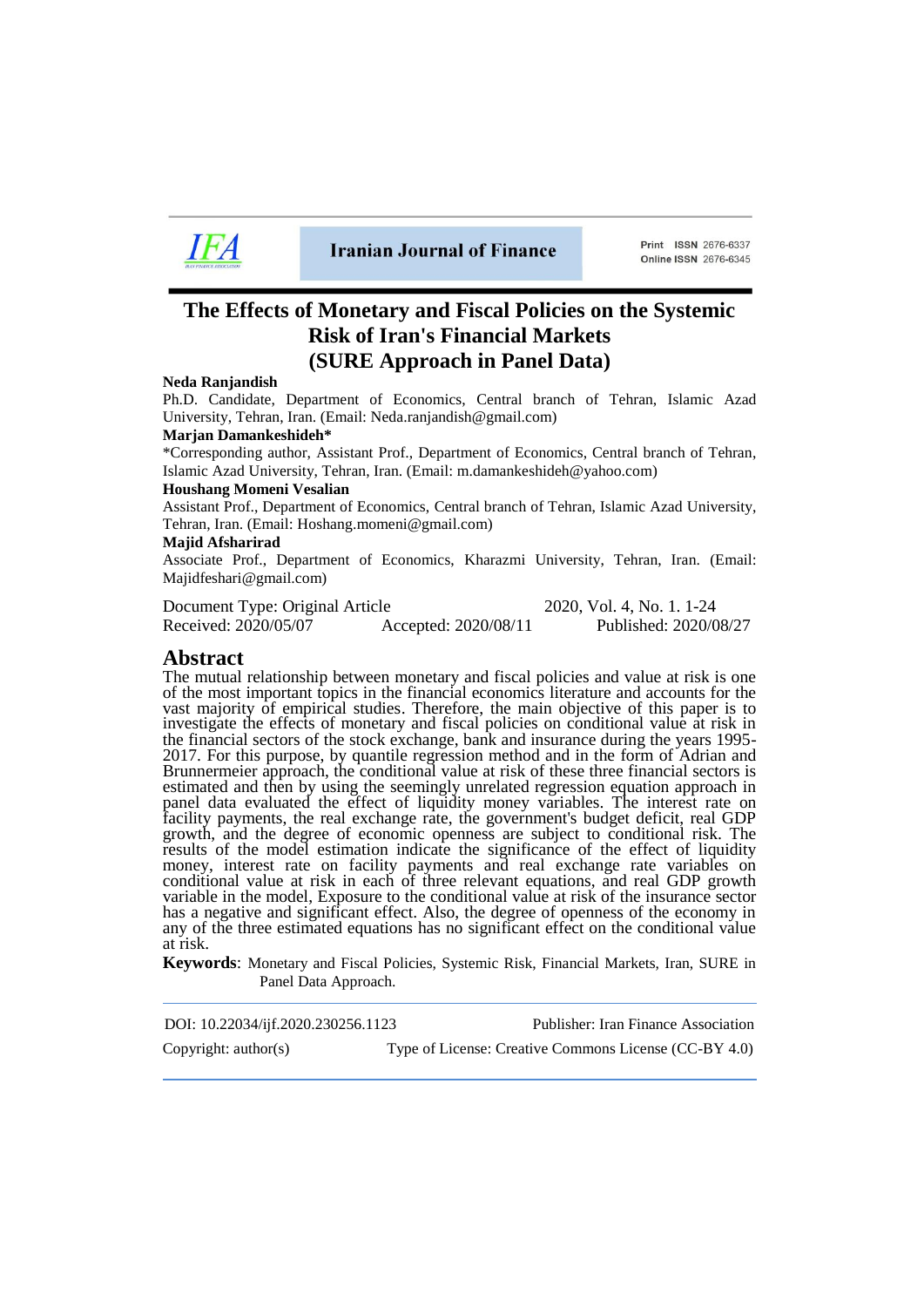# **Introduction**

Systemic risk refers to the possibility of a financial system crash in a crisis caused by inter-institutional communication, which is similar to a domino line. In most cases, investors are concerned about losing the value of a stock or commodity, while the systemic risk is the focus on the entire market. This decline often occurs when a key company in the entire system goes bankrupt, the resulting wave of fear hurts other companies and they fall. These chain reactions cause the market to become stressed and in crisis, In general, system risk measurement criteria can be divided into two types; the first type is the criteria that measure the risk of the whole system when a key entity is at risk, and the second type includes criteria. They calculate the risk of an entity when the whole system is in crisis. Systemic risk is not only due to mutual size and communication, but may also be due to insufficient risk management, misleading accounting activities, and high rewards for managers to encourage them to increase growth and productivity (Rastegar and Karimi, 2016).

Also, one of the most important issues in macroeconomics is the selection of appropriate policies and tools to eliminate imbalances and create economic stability. Monetary policy is the most important policy used in demand management. Implementing monetary and financial policies is one of the most important policy instruments for achieving macroeconomic goals, including equitable distribution of income, increasing the rate of economic growth, employment levels and price stability. Government monetary policy is applied through monetary and exchange rate variables, and government financial policy is applied using current, civil, and non-tax revenue instruments (Abu Nouri et al, 2008).

Financial markets have always faced various uncertainties, such as changes in monetary and financial policies. The shocks caused by monetary and financial policies are always accompanied by macro and micro-level effects that may not be limited to the target market and may spread to other markets. Therefore, it is very important to study the intensity and direction of shocks from one market to another Communication and dependence on financial markets are increasingly intertwined. Therefore, the shock of a market does not only affect the same market but also spreads to other financial markets (Sanaei Alam et al., 2013).

On the other hand, the existence of these turmoils and uncertainties has worried many investors and financial analysts, prompting them to look for tools to reduce risk and assess the prospects of their operations (Mensi and et al., 2013). Besides, the concerns were exacerbated by the 2008 financial crisis.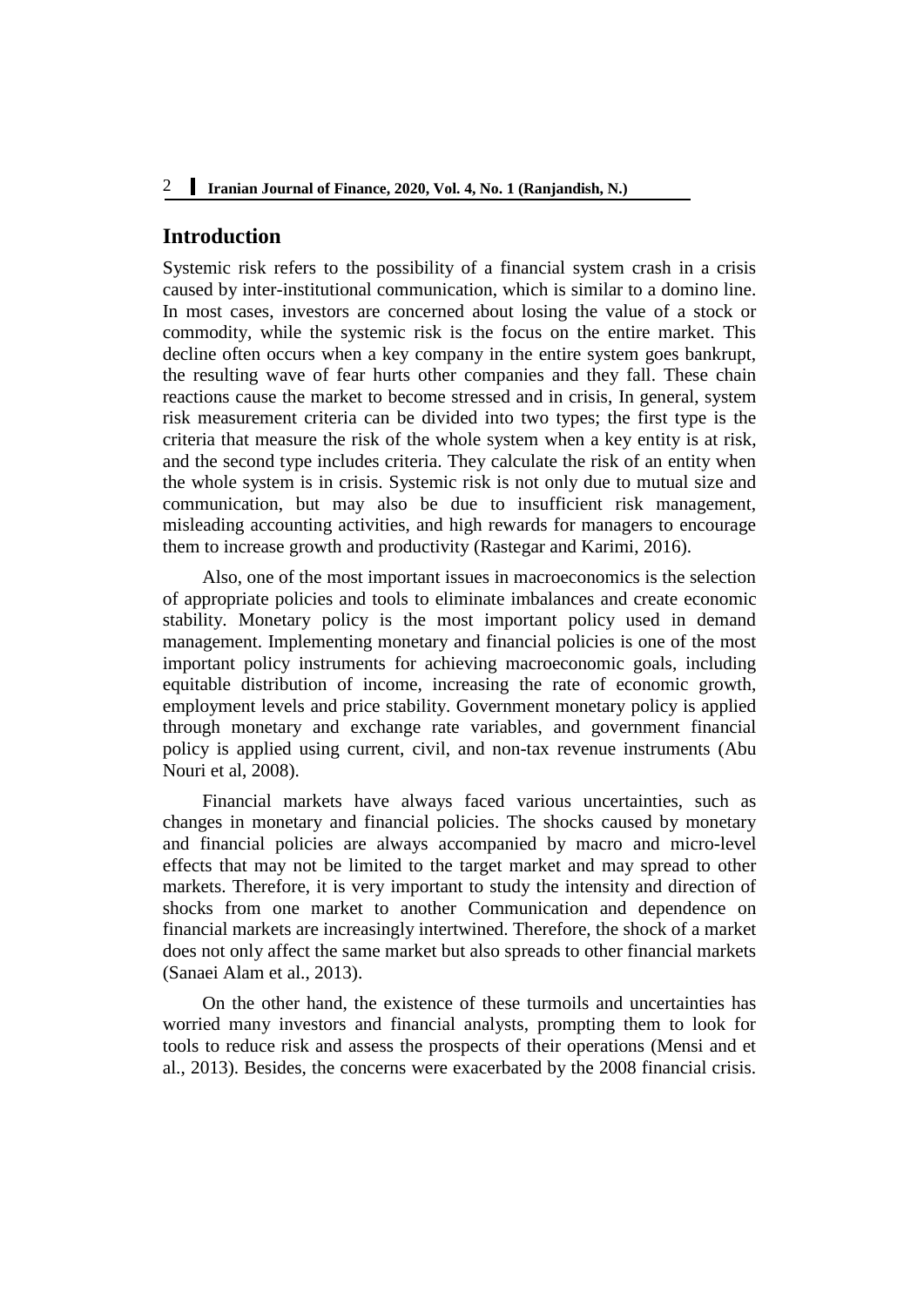Therefore, it is important to examine the dissemination of news and events from one financial market to another, and in particular to the study of the systemic risk phenomenon. The following article is organized as follows In the second part, the research literature is reviewed in the form of theoretical foundations and research background, and in the third part, research methodology and pattern clarification are examined. The fourth part contains the experimental results of the research and finally, the fifth and final part of the article is dedicated to the summary and conclusion of the research.

# **Literature Review**

Financial markets refer to the structures in which funds flow. The most important function of the financing system is the optimal allocation of financial resources to the needs of financial funds and productive investment opportunities (Ebrahimi, 2013).

In terms of the scope of financial institutions, financial markets can be divided into three main groups: the money market, the capital market, and the assurance market. In this division, the symbols of the money market are the bank, the capital market is the stock market and the assurance market is insurance. Bank, capital market and insurance are the three classic financial markets that are equipped and allocated financial resources in these markets. The following figure shows the types of financial markets based on the scope of activity of financial institutions.



Figure 1. Types of financial markets according to the scope of activity of financial institutions (Source: Shabani, 2013)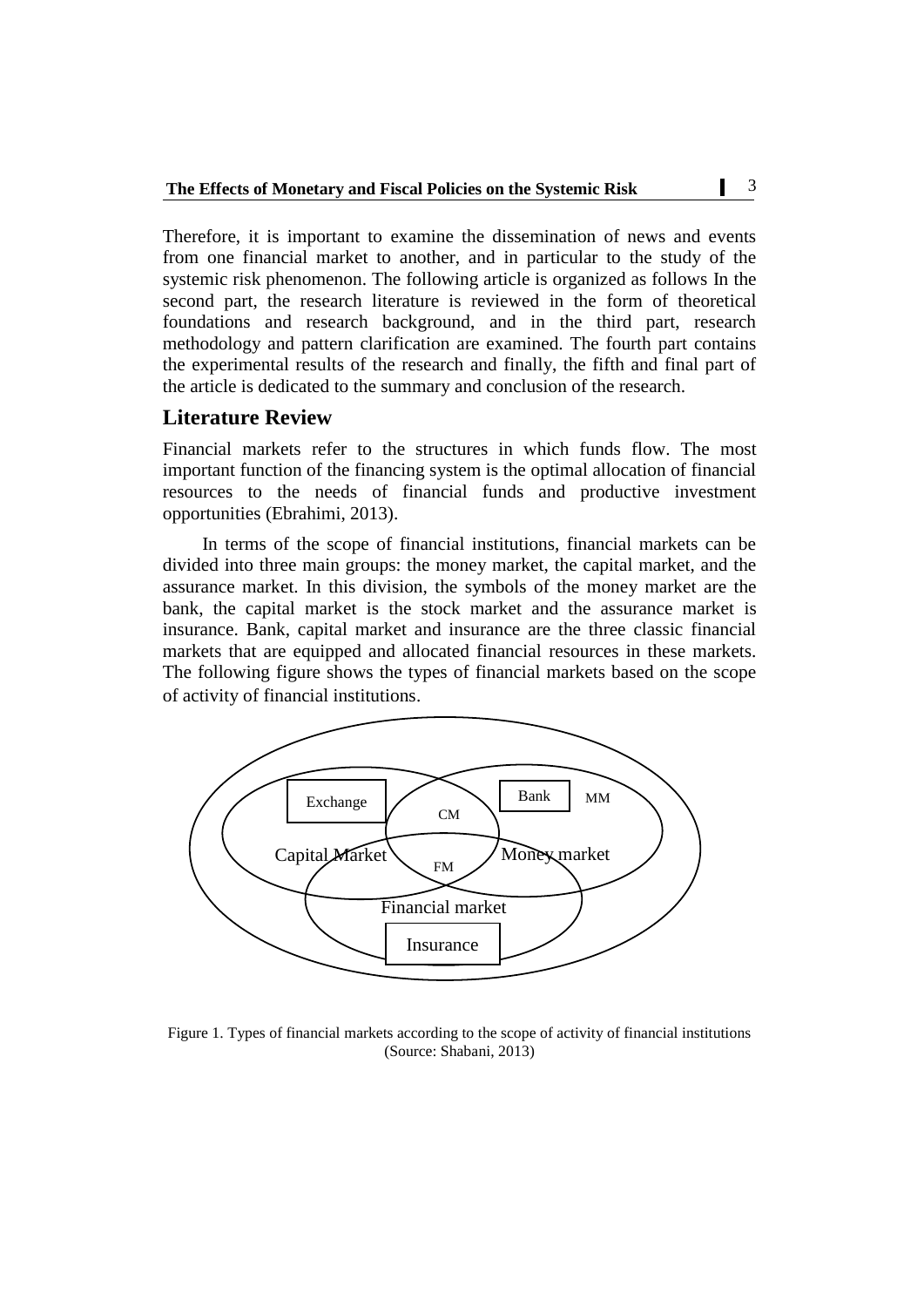Systemic risk refers to the possibility of system failure as a result of failure or crisis in a part of the market. Systemic risk occurs when there is a high correlation between risks and crises in different market segments. The basis of systemic risk is the correlation between losses (Sadeghi, 2013).

To measure systemic risk, a comprehensive and complete definition of this concept must be obtained. So far, several definitions of systemic risk have been proposed. But despite the many definitions of this concept, they all have common features. The European Central Bank (2010) defines systemic risk as to the risk of widespread financial instability that impairs the performance of a financial system to the extent that it is fundamentally affected by economic growth and financial well-being it should be noted that systemic risk is a completely different concept from systematic risk. Systemic risk differs from systematic risk in that systematic risk is created by the overall movement of the market, but in systemic risk, the decline or crisis in a particular segment of the market becomes a pervasive crisis. That is the correlation between losses in most cases; investors are concerned about losing the value of a stock or commodity while the systemic risk is the focus on the entire market. This fall often occurs when a key company in the entire system goes bankrupt, the resulting wave-like fear has a negative effect on other companies and they fall. These chain reactions cause the market to be stressed and exposed to the crisis. In general, system risk measurements can be divided into two types; the first type measures the risk of the entire system when a key entity is at risk, and the second type measures the risk of an entity. Calculate when the whole system is in crisis. Systemic risk is not only caused by size and interactions, but may also be caused by insufficient risk management, misleading accounting activities, and high rewards for managers to encourage them to increase growth and productivity. Given the complexities and sensitivities of systemic risk modeling, as well as the many factors involved in creating such risk, the use of algorithmic tools, programming, and coding can be helpful. Table 1 presents the most important systemic risk measures with their creators.

| NO | vear                                  | <b>Authors</b>        | metrics                                       |  |  |
|----|---------------------------------------|-----------------------|-----------------------------------------------|--|--|
|    | Adrian and Brunnermeier<br>2011       |                       | Delta Conditional value at Risk ACoVaR<br>(α) |  |  |
|    | 2011<br>Achariya                      |                       | Marginal Expected Shortfall MES               |  |  |
|    | 2014<br><b>Banolsko and Dmitersko</b> |                       | <b>Expected Losses CES</b>                    |  |  |
|    | 2010                                  | Acacia Systems et al. | <b>Systemic Expected Losses SEC</b>           |  |  |
|    | 2006                                  | Nelsen                | Low Tail Dependence LTD                       |  |  |

Table 1. Summary of information on widely used systemic risk metrics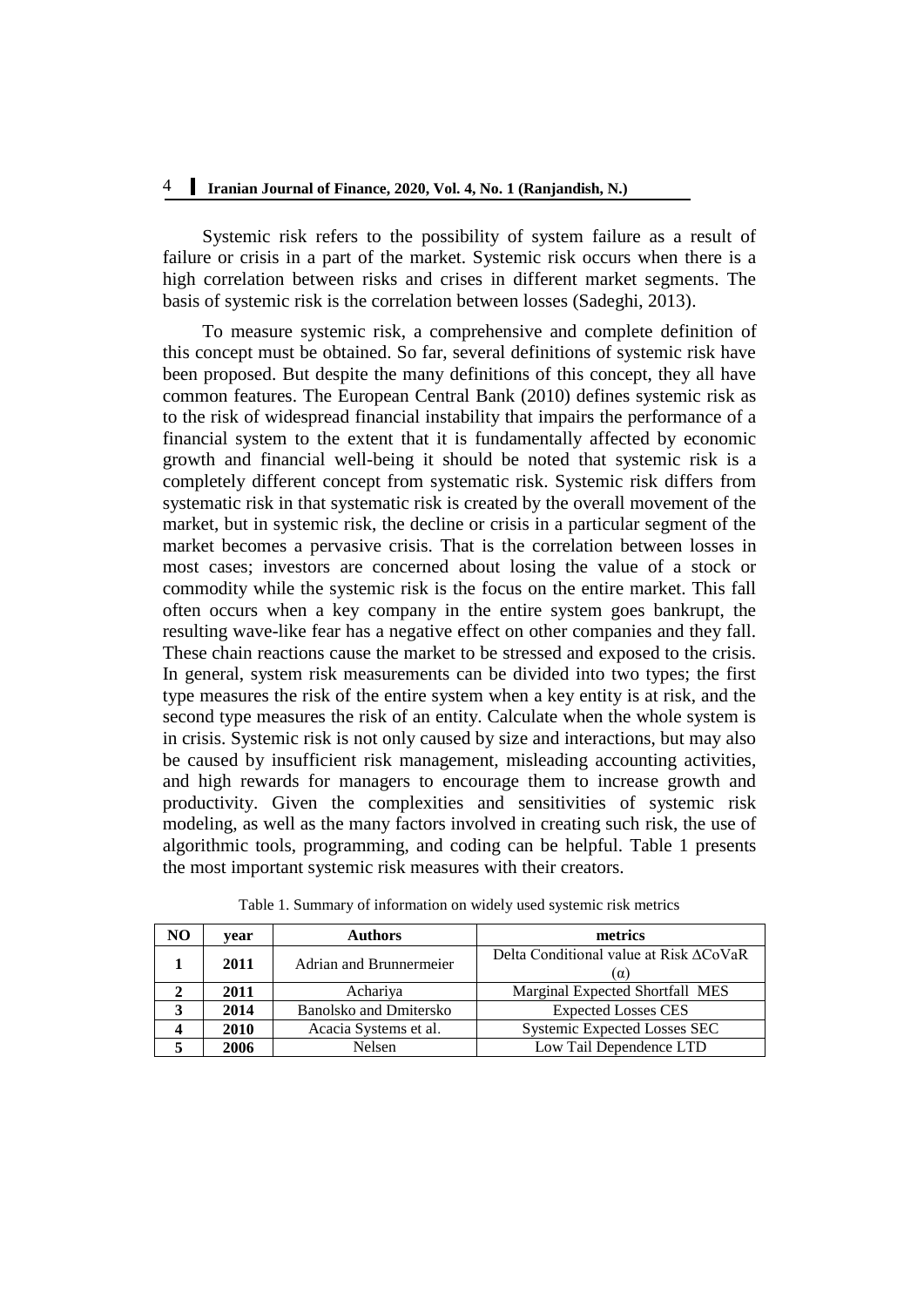| n | 2013 | <b>Madan and Sutton</b> | Section Distribution Index SDI |
|---|------|-------------------------|--------------------------------|
|   | 2013 | Madan and Sutton        | Correlation of Reply Index CRI |
| Ω | 2012 | Achariya et al.         | <b>SRISK</b> metrics           |
|   | 2012 | Alan and et al.         | <b>CATFIN</b> metrics          |
|   | 2012 | Hang et al.             | <b>DIP</b> metrics             |

Banks and financial institutions are interconnected with other institutions. Part of the assets of one institution is the debts of another, and vice versa. As a result, the financial crisis in one bank is quickly transferred to other institutions through the payment system. Failure of a financial institution to repay its debts means that other institutions have failed to fulfill their claims against the institution and cause them problems. On the other hand, the banking crisis is manifested in the influx of depositors to withdraw their deposits, exposing the bank to bankruptcy. In addition to the issue of deposit volatility, an increase in a bank's overdue receivables also causes the bank to become financially weak and unable to meet its obligations. When the banking crisis continues and intensifies, a systemic crisis has arisen. This crisis will disrupt the order of financial markets such as insurance and capital markets and will have devastating effects on the real sector (Mahdavi Klishmi et al., 2017). In the following section, the main empirical studies in the context of systemic risk estimation have been reviewed.

Li and Perez-Saiz (2018) in their research "Measuring systemic risk across financial market infrastructures", through multi-variable value approaches and the probability laws calculated the systemic risk arising from credit risk in the financial market infrastructure network. In their study, they also identified the institutions that had the greatest impact on credit risk transfer and ultimately proposed solutions.

Ghulam and Doering (2017) in a study titled "Spillover effects among financial institutions within Germany and the United Kingdom "examined whether German and British financial institutions are at risk of reciprocal risk transfer. Which of the following institutions will be most affected by this phenomenon. They concluded that cover funds were the main source of fluctuations in the United Kingdom and Germany, while at the micro level they themselves were affected by fluctuations. Plus, UK insurance companies are less likely to be contagious than the Coverage Funds industry, but on the contrary, they are significantly affected by the significant level of banks' transfer risk channels.

Tian and Hamori (2016) in their article" Time-varying price shock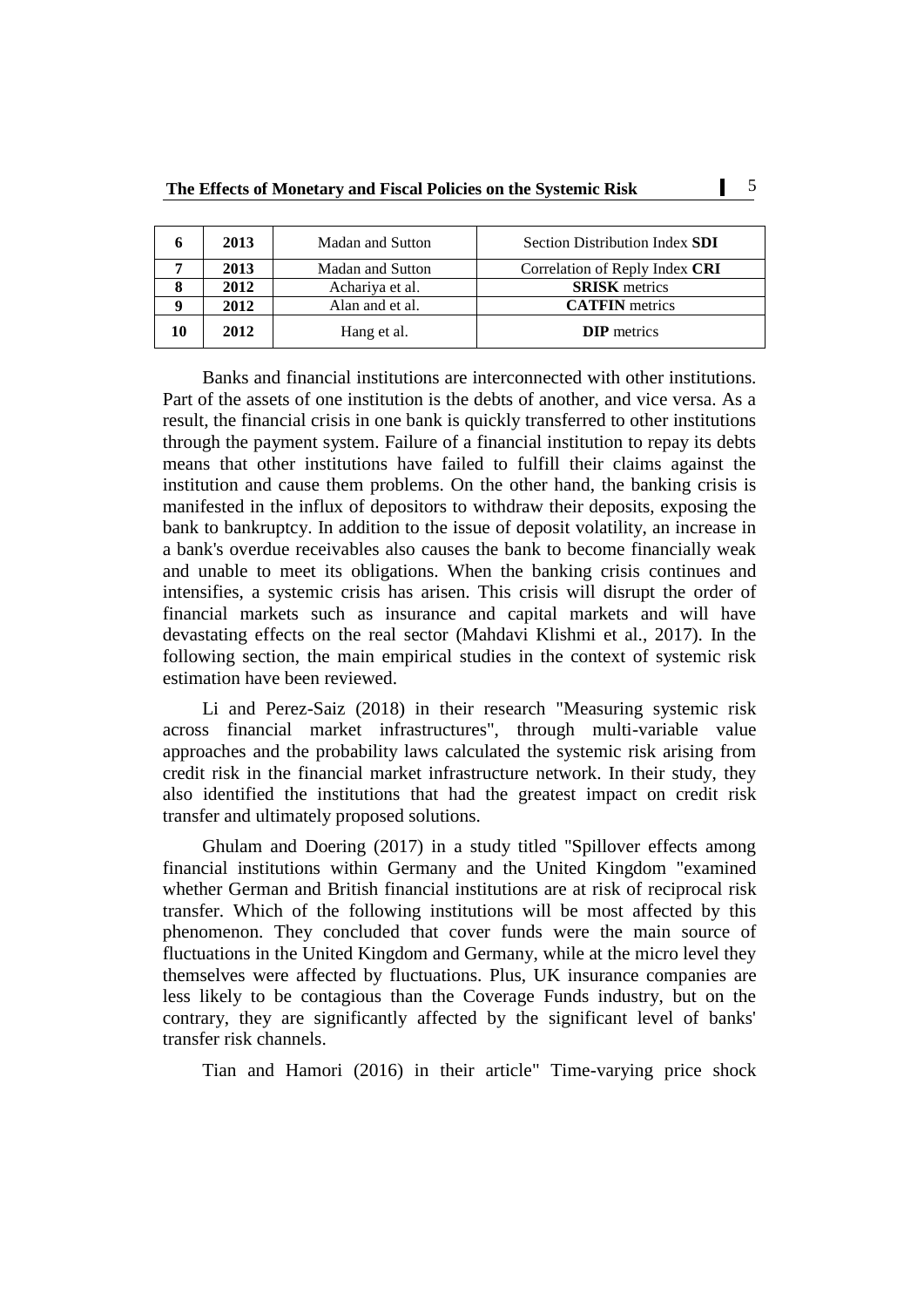transmission and volatility spillover in foreign exchange, bond, equity, and commodity markets: Evidence from the United States. ", mechanisms for transferring financial shocks between foreign stock exchanges, commodity markets, bonds US bonds and stocks were studied using a moving structural self-regression model over time based on random fluctuations. Observing the effects of fluctuations, two important issues arise in the transmission of shocks: first, the effects of fluctuations are reflected very quickly, so that within 5 to 10 days they reach their highest level, and second, the susceptibility of fluctuations over time. Is variable.

Mouna and Anis (2016) in their study entitled" Market, interest rate, and exchange rate risk effects on financial stock returns during the financial crisis: AGARCH-M approach ", calculated Sensitivity of stock returns of different financial sectors to exchange rate risk, interest rates And market by using four variables GARCH and also Average. The results showed that exchange rate fluctuations, interest rates and markets during the crisis period had significant (positive and negative) effects on the return on the stock of financial sectors. Besides, this study confirms the susceptibility of these fluctuations to the banking sector in all economies under study.

Liow (2015) in his research" Volatility spillover dynamics and relationship across G7 financial markets", calculated conditionally linked fluctuations between the five main levels of the asset (public real estate, stocks, bonds, money and currency) in domestically and International levels used a multivariate generalized self-regression of the delta conditional variance model. The results showed that the susceptibility of fluctuations between different levels of asset is low among selected countries and the most important source of fluctuation of fluctuations is the stock portfolio.

Elyasiani, Kalotychou, Staikouras and Zhao (2015)in their study entitled" Return and Volatility Spillover among Banks and Insurers: Evidence from Pre-Crisis and Crisis Periods" examined the internal relationship of fluctuations and returns between banks and insurance companies in Japan, Europe and the United States, Using the self-regression model, Beck studied and found that there was a significant shift in the fluctuations and returns between banks and insurance in the three countries, which intensified during the crisis and was the main source of transmission for US companies.

Brownlees and Engle (2012) in their article" Volatility, correlation and tails for systemic risk measurement "developed systemic risk metrics known as comprehensive systemic risk metrics. The latter two measures are considered as a top-down criterion, the purpose of which is to measure the effects of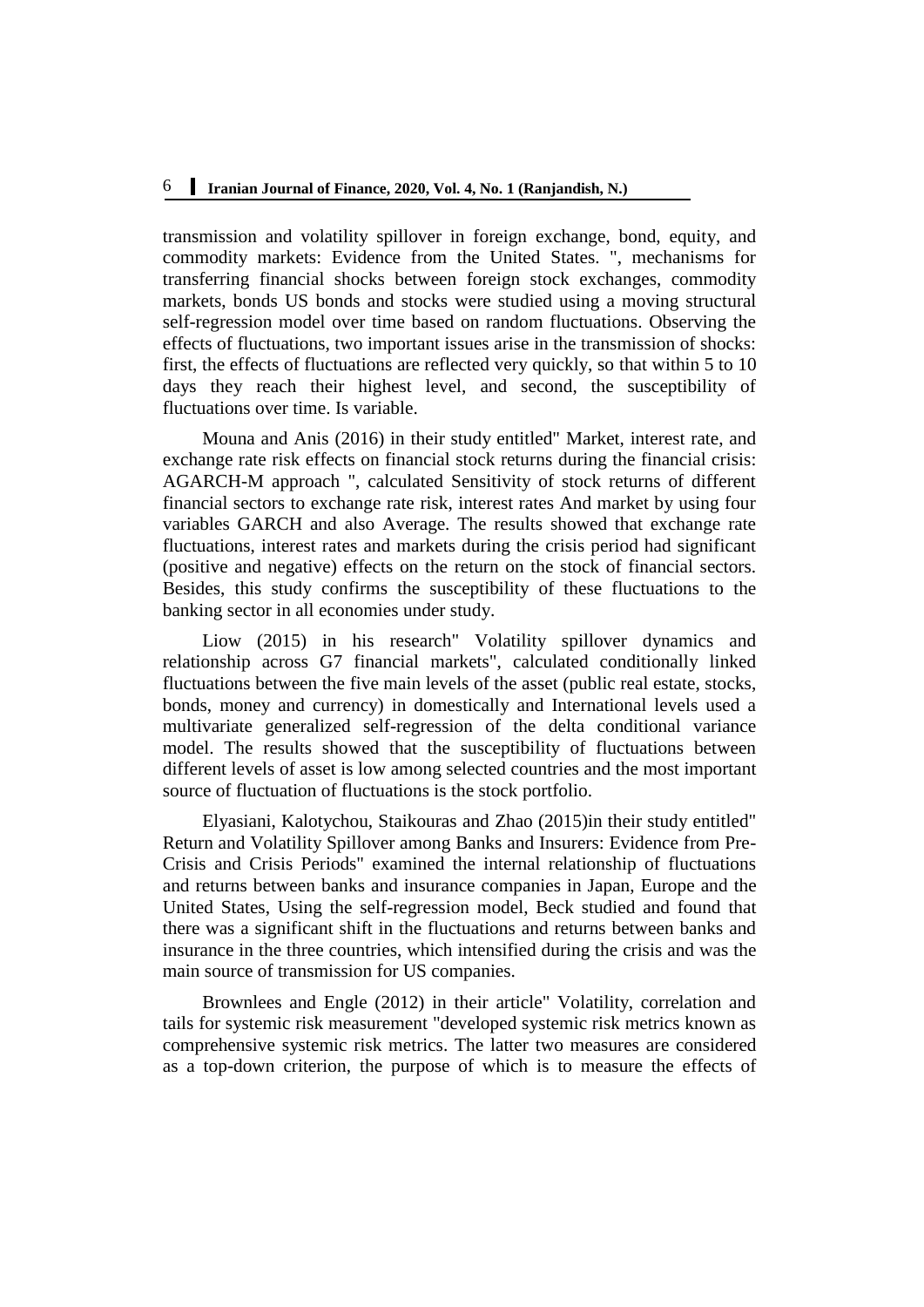shocks that have occurred in the market and overshadow a financial institution.

Agnello and Sousa (2010) in their study entitled" Fiscal Policy and Asset Prices "by using the Data Panel Method, Influence Financial Policies on the Asset Prices of Ten Industrial Countries (Germany, Italy, Spain, USA, Belgium, Finland, France, UK, Portugal and New Zealand) in the period 1970- 1970 and concluded that the positive shock of fiscal policy hurts has an adverse effect on prices, and stock changes can help stabilize public spending by the government.

Saleem and et al. (2012) in their research named " Budget Deficit and Stock Prices: Evidence from Pakistan and India " examined the question of whether changes in the budget deficit will change stock prices, and if so, in what direction? Accordingly, using Johansen's convergence technique and causal causality, they examined the long-term causal relationship between government budget deficit and stock prices between 1990 and 2010. Research findings show that the high development cost is due to the causal long-term causal relationship between deficit. Budget and stock prices, while in India, high current expenditures are the cause of the long-term negative causal relationship between budget deficits and stock prices, so governments in each country must find the right ways to match budget deficits and stock prices based on current economic conditions and other important factors.

Afonso and Sousa (2012)in their study entitled" The Macroeconomic Effects of Fiscal Policy" Using the system of simultaneous equations in the business framework (B-SVAR) and seasonal data -1970, Italy, Germany, United Kingdom and the United States. They found that government spending shocks had a negative effect and government revenue shocks had a positive effect on stock prices. Overall, financial policy shocks play an important role in the UK's asset markets, with government revenue shocks increasing stock price fluctuations in both countries. In Germany and the United States, the shock of fiscal policy has little effect on stock prices.

Li and et al. (2011), in research entitled "The Impact of Monetary Policy Shocks on Stock Prices" using economic data from Canada and the United States, conducted an empirical study of whether the freedom of financial markets concerning monetary policy shocks on stock's prices important or not. They spoke about the economic importance of stock prices as a result of the shock of domestic monetary policy in Canada and the United States by combining stock prices in the open and closed money cycle business model. In this study, macroeconomic theories and VAR model structure have been used in a short period of time to identify the immediate reactions of variables. Also,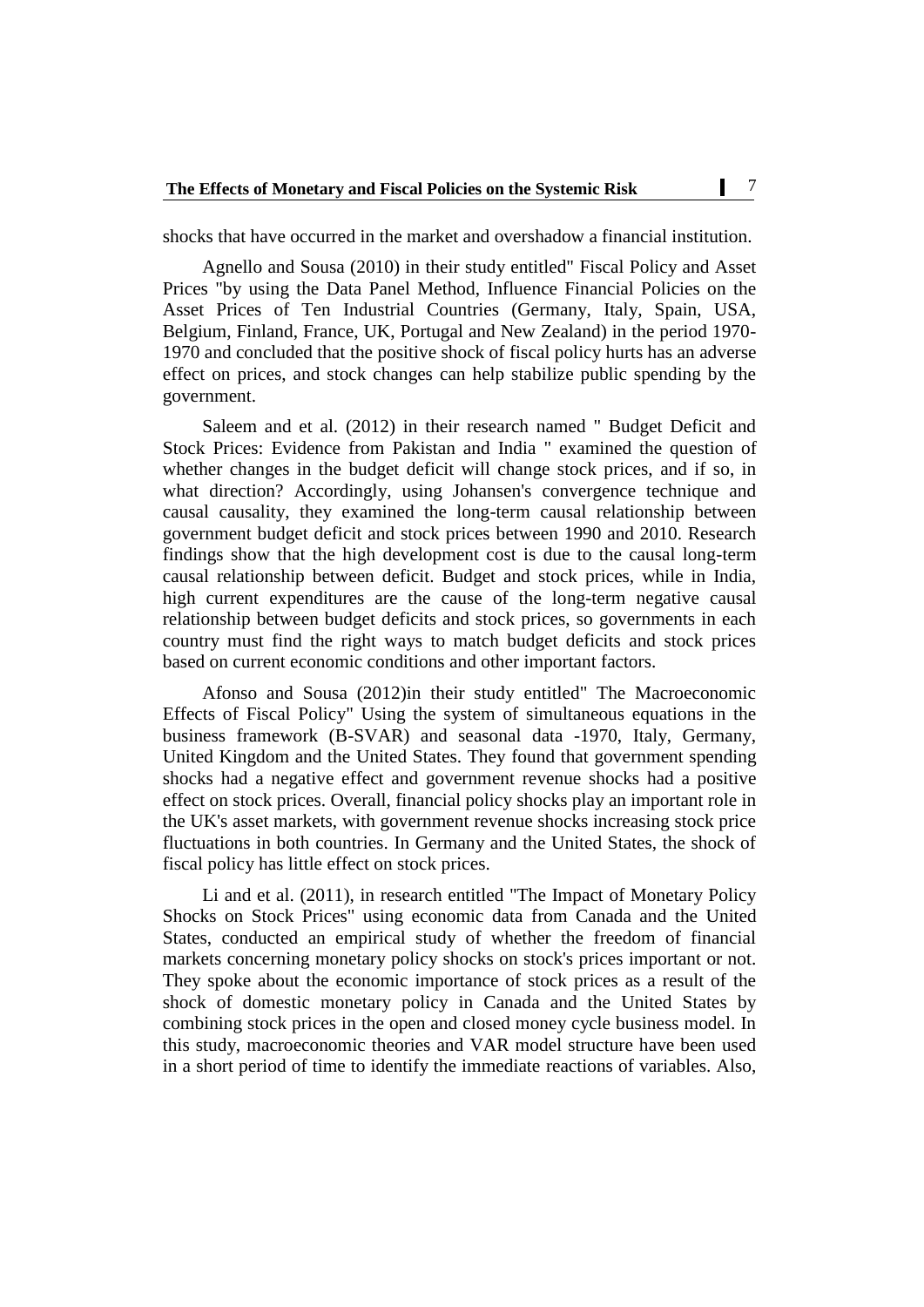in the model used in this study through foreign demand and monetary policy shocks for the economy of the two countries, special attention is paid to Financial and commercial markets have been liberalized, and it has been concluded that monetary policy shocks in the United States have a significant impact on Canadian stock prices. Also in Canada, stock price reactions to domestic contractionary monetary policy shocks were very brief, but in the United States, stock price reactions to such shocks were relatively large and wide, due to differences in financial market freedom, which led to differences in dynamic reactions. Monetary policy shocks between the two countries are studied in this study. In the study, they found that in the United States, stock prices fell by about 0.4 per cent after a 25 per cent increase in interest rates after 17 months of shocks, but in Canada, the decline was only 0.8 per cent after four months. That's why interest rate reactions are so fast in Canada, but they're not sustainable, while in the United States they're sustainable and longterm.

Hekmatifarid et al. (2016) in a study entitled "Systemic Risk Estimation in the Financial Sectors of Iran's Economy" measured and compared the systemic shock in the Iranian financial markets. According to the research results, the insurance sector has the largest share and the bank has the least share in creating systemic risk.

Mohammadi Aghdam and et al. (2017), in research named "Systematic risk measurement due to currency shock in Iranian financial markets", assessed the effect of currency shock and systemic risk intensity in money, capital and insurance market. The results of the first stage confirmed the hypothesis of the effect of currency shock on different risk increases of all three markets and the second stage, systemic risk measurement, showed that the insurance market compared to the other two markets is the most exposed infection and transmission intensity ranked next in the capital market and money market.

Farzinvash et al. (2017) evaluated the systemic risk in the bank sector of Iran. For this purpose, the banks accepted in the Tehran Stock Exchange have selected 17 banks whose shareholders' rights are available from 2010 to the spring of 2016 and has been evaluated the systemic risk in these banks using the CoVaR criterion. Estimated results show that the changes in conditional value at risk for the Middle East Bank have the highest value (15.61) and for Capital Bank the lowest value (0.32). These results suggest that the crisis or disruption in the Middle East Bank imposes the greatest impact on the financial system among other banks and that Capital Bank has the least impact. In other words, if a crisis occurs in the Middle East Bank, it increases the risk of the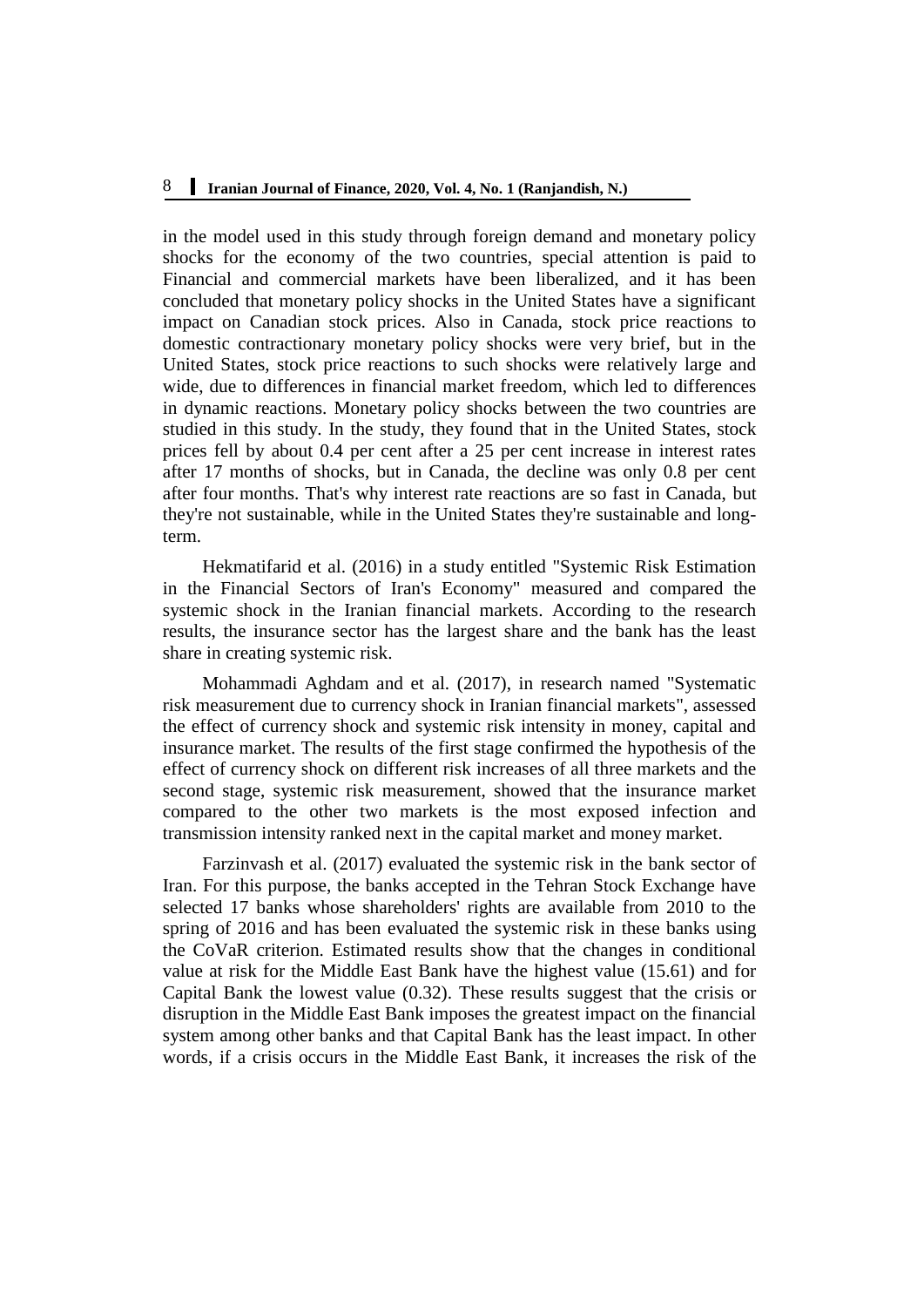financial system (market) by 15.61 per cent, while the crisis in Capital Bank increases the risk of the financial system by only 0.32 per cent.

Noor Ali Dokht (2016), in his study entitled "Resistance to Debt Transfer in Financial Networks", determined the exact amount of Debt Transfer in the large network of capital market transactions. Based on the results of this study, the institutions that have the greatest impact on the instability of the financial network have more contact with members of the financial network or have had significant concentrated links.

Salmani et al. (2015) in a study entitled "The impact of monetary and financial policy shocks on the Iranian stock market" examined the impact of monetary and financial policy shocks on the Iranian stock market. The results of estimating the model indicate that in the short run, the shock of government spending has a positive effect and in the long run, it hurts the growth of the stock price index. The effect of the money supply shock on the growth of the stock price index, in the short and long term, is positive. Of course, in the short term, this impact is greater than in the long term, in other words, the impact of monetary policy on the stock price index is faster than the impact of financial policy. As the results of the analysis of the variance of the forecast error show, in the long run, the most fluctuations in the stock price index are explained by the shock of financial policy.

Shirmohammadi et al. (2015) in an article named "Systemic risk between money, insurance and foreign exchange markets" showed a significant difference between systemic risk and sum of the risk of each market and finally based on the results of Friedman test, claimed that the insurance industry had the largest share and the banking system the least share in creating systemic risk.

Moradmand Jalali (2015), in a study entitled "Evaluating the share of banks, insurance and investment companies in systemic risk" by selecting 24 companies listed on the Tehran Stock Exchange and using the delta conditional value at risk Measure the systemic risk, the next step was to use the (Kolmogorov–Smirnov) test to rank the stocks of financial companies based on systemic risk.

Aleomran and Aleomran (2013) in research named "Study of the volatile trend of Tehran Stock Exchange" examined the market share of irregular growth of liquidity with quarterly data of 1378: 3-1382: 2 and GARCH method and normal regression technique. And they concluded that the growth of liquidity has a positive effect and instability. The growth of liquidity has a negative effect on the stock price index so that a one per cent increase in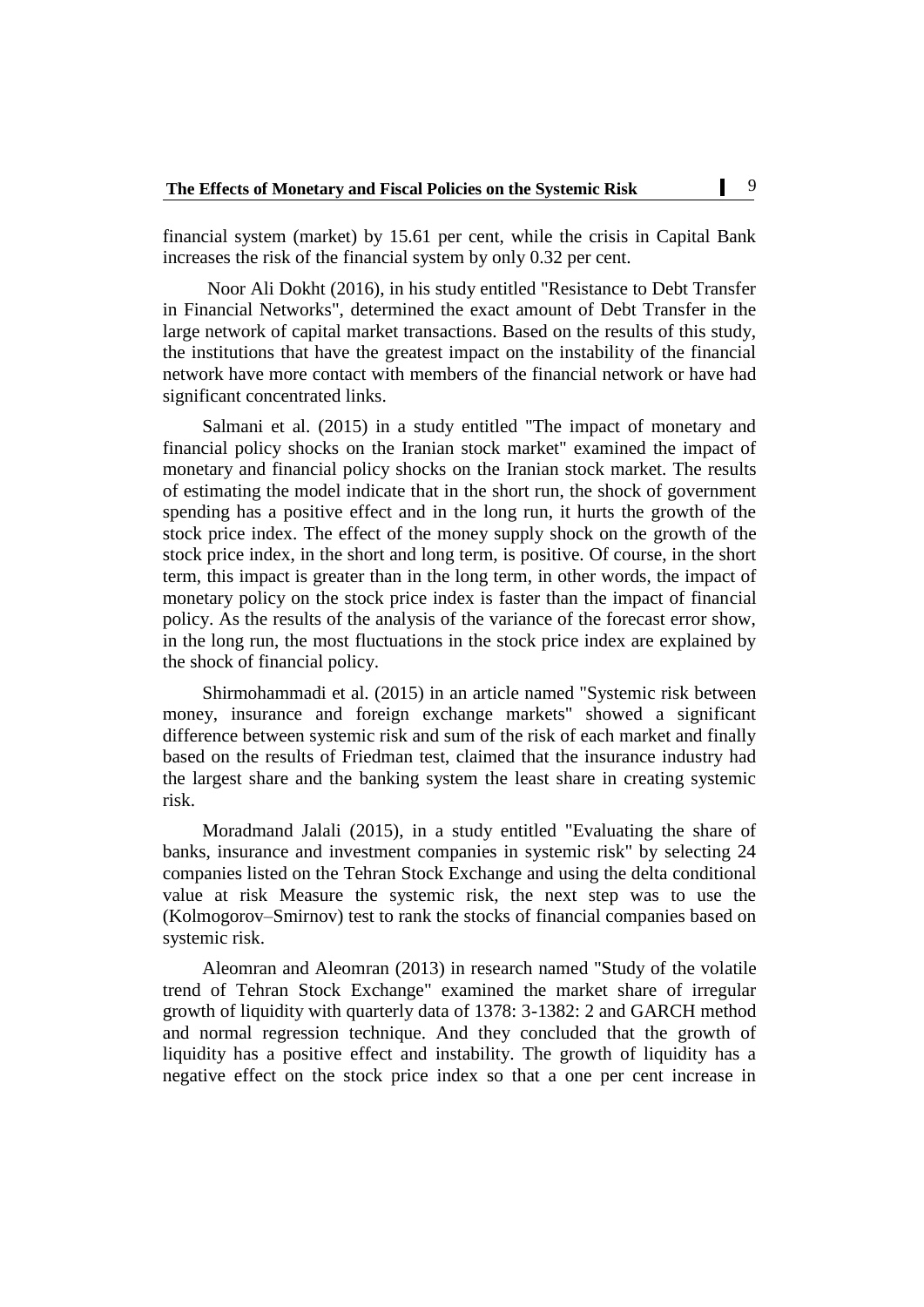liquidity growth causes a 0.66 per cent increase in the total stock index and a one per cent increase in the volatility of liquidity growth reduces the overall stock index by 0.28 per cent.

In summarizing the above studies, it can be stated that in most studies, using different approaches to econometric approaches, systemic risk assessment and measurement has been considered, while the present study, unlike other studies, is based on the source of systemic risk from shock ducts caused by The application of monetary and financial policies addresses this phenomenon and measures the severity and direction of its impact through multilateral regression, as the shock of monetary and financial policy as a major structural shock in the Iranian economy could potentially trigger crises. Besides, the study examined systemic risk at three market levels, while internal studies were limited to only a few stock companies and could not be generalized to the financial system.

# **Data and Methodology**

The method used in this research is applied in terms of purpose and in terms of access to documentary and library statistics and information. For this purpose, first, the system risk index for the three sectors of the stock exchange, bank and insurance is extracted by ∆CoVaR and then by using the simultaneous equation system approach or the apparent unequal equation method in the data, depending on the relationship between the financial sector or the lack of a relationship between the stock market, bank and insurance markets to evaluate how financial and monetary policies affect the systemic risk of the three sectors of the stock market, bank and insurance as financial sectors of the Iranian economy is checked. Therefore, first estimate the delta conditional value at risk as a measurement of the systemic risk of financial sectors based on the basic study of Adrian and Brunnermeier, (2011) in six stages.

# **1. Estimation of systemic risk in the Financial Sectors**

Among the various systems for measuring systemic risk,  $\Delta COVaR$ , or the delta conditional value at risk, which was first proposed and developed by Adrian and Brunnermeier, (2011), has been used more than other criteria. In addition to making possible each financial institution, such as banks, stock exchanges, and insurance, to estimate the systemic risk,  $\Delta COVaR$  enables this measure of risk to the researcher to aggregate all institutions into one group and estimate common risk.  $\Delta CoVaR$  is a system-solved form of risk measurement that provides a sequential dependency between the entire financial system and a particular part of the financial system (such as banks) (Bernal et al., 2017).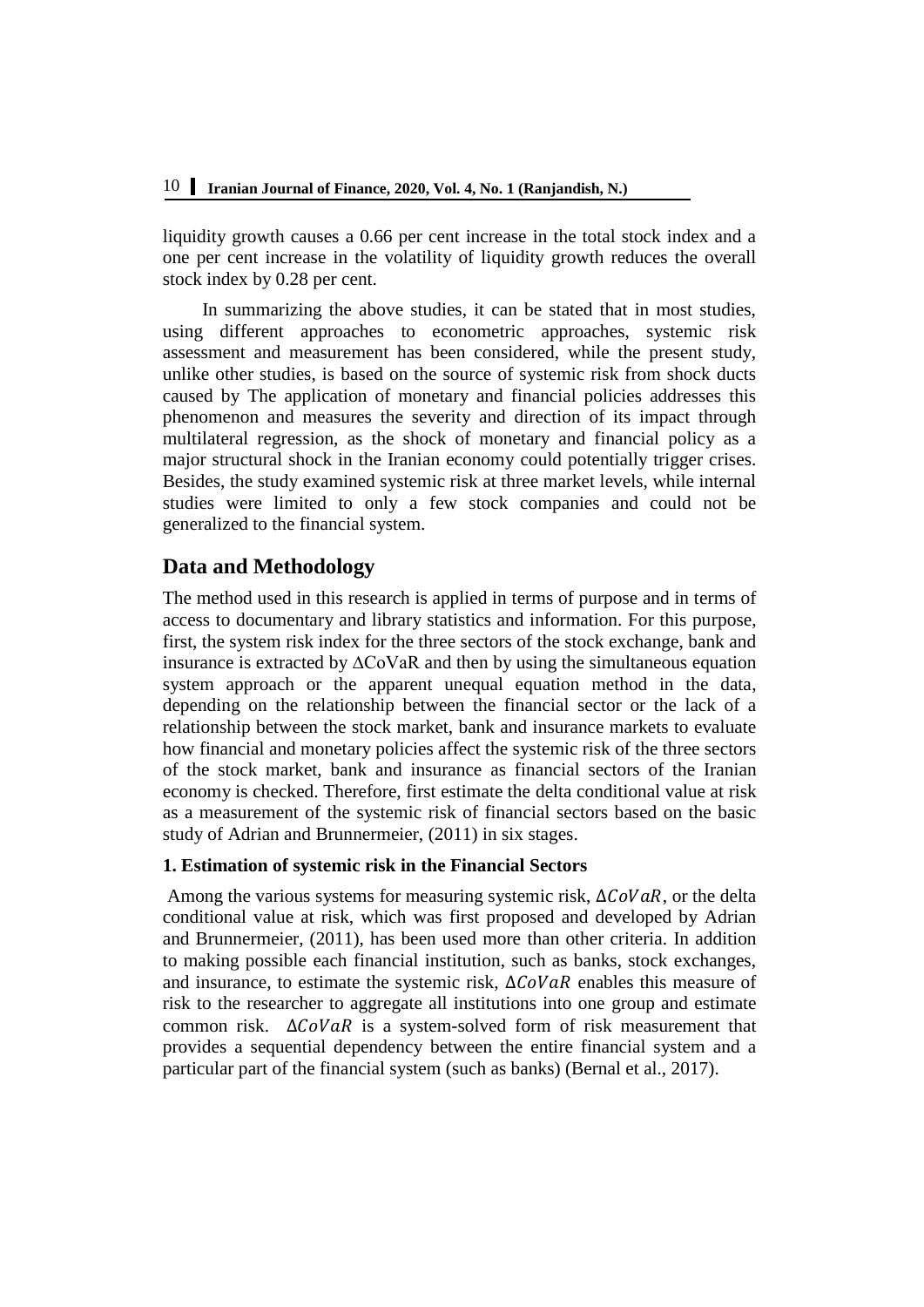It is important to note that systemic risk is a completely different concept from systematic risk. Systemic risk is distinguished from systematic risk in that systematic risk is created by the overall movement of the market, but in systemic risk, default or crisis in a particular segment of the market becomes a pervasive crisis. That is the correlation between losses.

In the field of systemic risk measurement, the conditional value at risk means the difference between the maximum expected loss of the system if each company is critical and the maximum expected loss of the system if the conditions of the company are normal and in fact, It is calculated as follows:

$$
\Delta CoVaR(\alpha) = (CoVaR_{mt}|r_{it} \le VaR_{it}(\alpha)) - (CoVaR_{mt}|r_{it} = Median_{it})
$$
 (1)

In this relation  $\Delta \text{COVaR}$ , means the value at risk with a confidence range of 1α for the company i. Also, how to calculate CoVaR is as follows:

$$
P(r_{mt} \leq \text{Cov} a R_{it} | C(r_{it})) = \alpha \tag{2}
$$

This means that in the range of confidence, it can be said that the loss of the company's shares does not exceed,  $\triangle$ CoVaR:

Generally,  $\text{CoVaR}_{q}^{\text{system}|i}$  is  $\text{VaR}_{q}^{\text{system}}$  of the whole system as long as the  $C(R<sup>i</sup>)$  affects the financial sector i.

$$
P_r (R^{\text{system}} \leq \text{CoVaR}_q^{\text{system}} |C^{(Ri)}| c(R^i) = q
$$
\n(3)

 $\Delta$ CoVa $R_q^{\text{system}|i}$  will also be the difference between CoVaR of the whole system provided that the crisis affects the specific financial sector (banks, insurance companies or stock) and the same system's CoVaR provided the financial sector situation be normal:

$$
\Delta \text{CoVaR}_{q}^{\text{ system}|i} = \text{CoVaR}_{q}^{\text{system}|Xi} = \text{VaR}_{q}^{\text{i}} - \text{CoVaR}_{q}^{\text{system}|Xi} \tag{4}
$$

Step1. The annual market return of one of the three financial sectors called  $R_t^i(q)$  is estimated using quantil  $q^{th}$  regression, for example, 1% quantil to indicate a crisis.

$$
R_t^i(q) = \alpha_q^i + \Upsilon_q^i M_t + C_t^i \tag{5}
$$

i

In this relation,  $\alpha_q^i$  fixed,  $M_t$  is the vector of the variables of difference between short-term and long-term interest rates and the difference between long-term interest rates on participation bonds. It is assumed that the error rate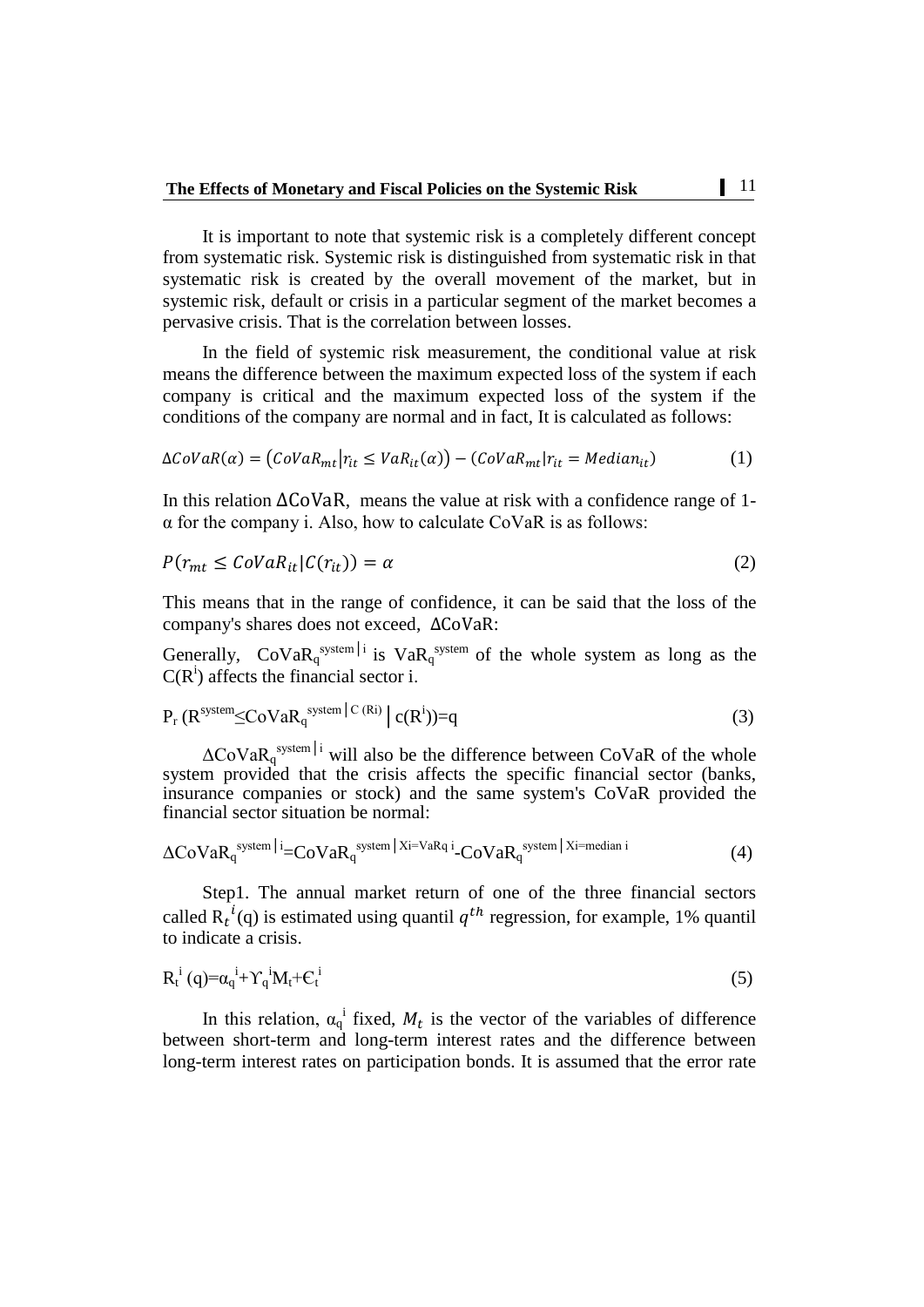$C_t^i$  is independent of  $M_t$ .

Step 2.VaR 1% is predicted for each financial sector, using the variables of the previous step.

$$
\widehat{VaR}_t^i(q) = \widehat{\alpha}_q^i + \widehat{Y}_q^i M_t \tag{6}
$$

In the above equation,  $\hat{\alpha}_q^i$  and  $\hat{\gamma}_q^i$  have come from (5.) Equation.

Step 3. The efficiency of the system is obtained within the framework of quantile regression it means 1% of the crisis:

$$
R_t^{\text{system}}(q) = \alpha_q^{\text{system}|I} + \beta_q^{\text{system}|i} R_t^i + \Upsilon_q^{\text{system}|i} M_t^{\text{system}} + C_t^{\text{system}|i} \tag{7}
$$

In Equation (7),  $\alpha_q^{\text{system}}|_1$  constant,  $R_t^i$  is the return on the index of the financial sector and  $C_t^{\text{system}|i}$  is the error coefficient.  $M_t^{\text{system}}$  shows the same vector of the variables of the conditions in Equation (5).

Step 4. Then the expected CoVaR of the system is calculated. CoVaR is the system's VaR as long as the bank, insurance, and stock market are in crisis (with 1% quantile regressions shown in the previous steps). For this purpose,  $VaR_t^i$  (1%) obtained in Equation (6), in Equation (8) and next to all explanatory variables of Equation (7) are placed.

$$
\widehat{\text{CoVaR}}_t^{\text{system} \, | \, i}(q) = \widehat{\alpha}_q^{\text{ system} \, | \, i} + \widehat{\beta}_q^{\text{ system} \, | \, i} \widehat{\text{VaR}}_t^{\, i}(q) + \widehat{\Upsilon}_q^{\text{ system} \, | \, i} M_t^{\text{system}} \tag{8}
$$

In the above equation  $\hat{\alpha}_q^{\text{system}|i} \cdot \hat{\beta}_q^{\text{system}|i}$  and  $\hat{\gamma}_q^{\text{system}|i}$  come from (7.) Equation.

Step 5.  $\triangle$ CoVaR Calculates the difference between the expected CoVaR in Quantil 1% and the expected CoVaR in Quantil 50%. The second value is obtained by performing steps 1 to 4 with 50% quantil (that is, using the same 1% CoVaR method but with 50% quantil considering the yields per step). this CoVaR In Quantil 50% Describes an intermediate state. Finally, ΔCoVaR shows the limited share of the banking, insurance or stock market sectors in system risk.

$$
\Delta \widehat{\text{CoVaR}}_t^{\text{system}|i}(q) = \widehat{\text{CoVaR}}_t^{\text{system}|i}(q) - \widehat{\text{CoVaR}}_t^{\text{system}|i}(50\%) \tag{9}
$$

In the experimental results ( $\Delta \widehat{\text{Cov}}$ aR), are negative because the worst return is 1% for the three financial sectors. The financial system sector, with the highest net value of  $\Delta \text{CoVaR}$ , is the sector that has the relatively largest share of systemic risk during the crisis period. To generalize these results, the final step is devoted to statistical inference.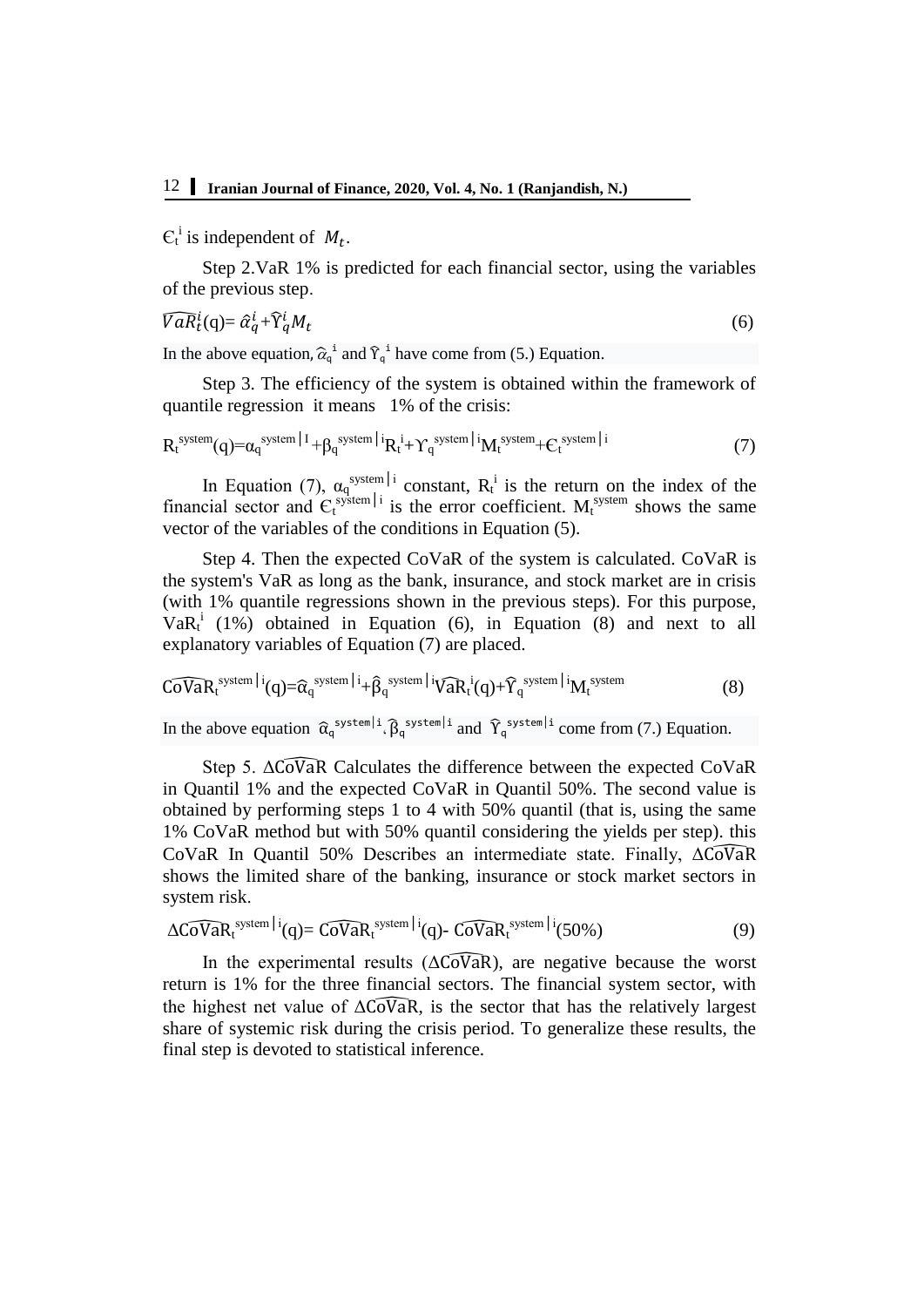Step 6. Significant ΔCoVaR test and dominance test is performed to rank the financial sectors based on their share of systemic risk. A meaningful test identifies the financial sector that has the highest systemic risk. ΔCoVaR is a review of a specific financial sector to determine whether it is statistically zero (in other words, whether a particular financial sector is not systematically risky) or not. In this study, All explanatory variables are CoVaR (it means returns and status variables). Since the coefficients of each explanatory variable different according to the quantile, it remains to be seen whether the condensation distribution functions of the CoVaR in quantile 1% and in quantile 50% are different from each other. A significant test determines whether  $ΔCoVaR$  have a significant effect.

Zero hypotheses is the equality of the functions of the collective distribution of CoVaR associated with 1% and 50% quantile.

$$
H_0: \Delta \text{CoVaR system} \mid i(q) = \text{CoVaR system} \mid i(q) - \text{CoVaR system} \mid i(50\%) = 0 \tag{10}
$$

The purpose of the dominance test is to significantly evaluate the rankings obtained from ΔCoVaR to determine whether a particular financial sector i has a higher systemic risk than the financial sector j. Here, the Friedman test is performed to rank the financial sectors. The null hypothesis is defined as follows:

$$
H_0: |\Delta \text{CoVaR}^{\text{system}|i}(q)| > |\Delta \text{CoVaR}^{\text{system}|j}(q)| \tag{11}
$$

Which shows that the estimated ΔCoVaRs are negative, in simpler terms, the interpretation of the null hypothesis will depend on the absolute values of  $\Delta\widehat{\text{CoVaR}}$  According to the method of analysis, the following variables are required in this part of the research. The table below shows the required variables for analysis and how to calculate them.

| <b>How to calculate</b>                      | Variable name                                         |
|----------------------------------------------|-------------------------------------------------------|
| Total asset/capital account                  | Annual Returns On Bank System $(ROAb)$                |
| Total asset / net profit                     | Annual Returns On Insurance Industry (ROA;)           |
| Returns on the previous year / Return on the | Annual Returns On Stock Exchanges (ROA <sub>s</sub> ) |
| current year                                 |                                                       |
| the weighted average of returns on all three | The total return On the system(RS)                    |
| financial sectors based on assets            |                                                       |

Table 2. Research variables and how to calculate them

Source: Report and balance sheet of banks, stock exchanges and insurance for the studied years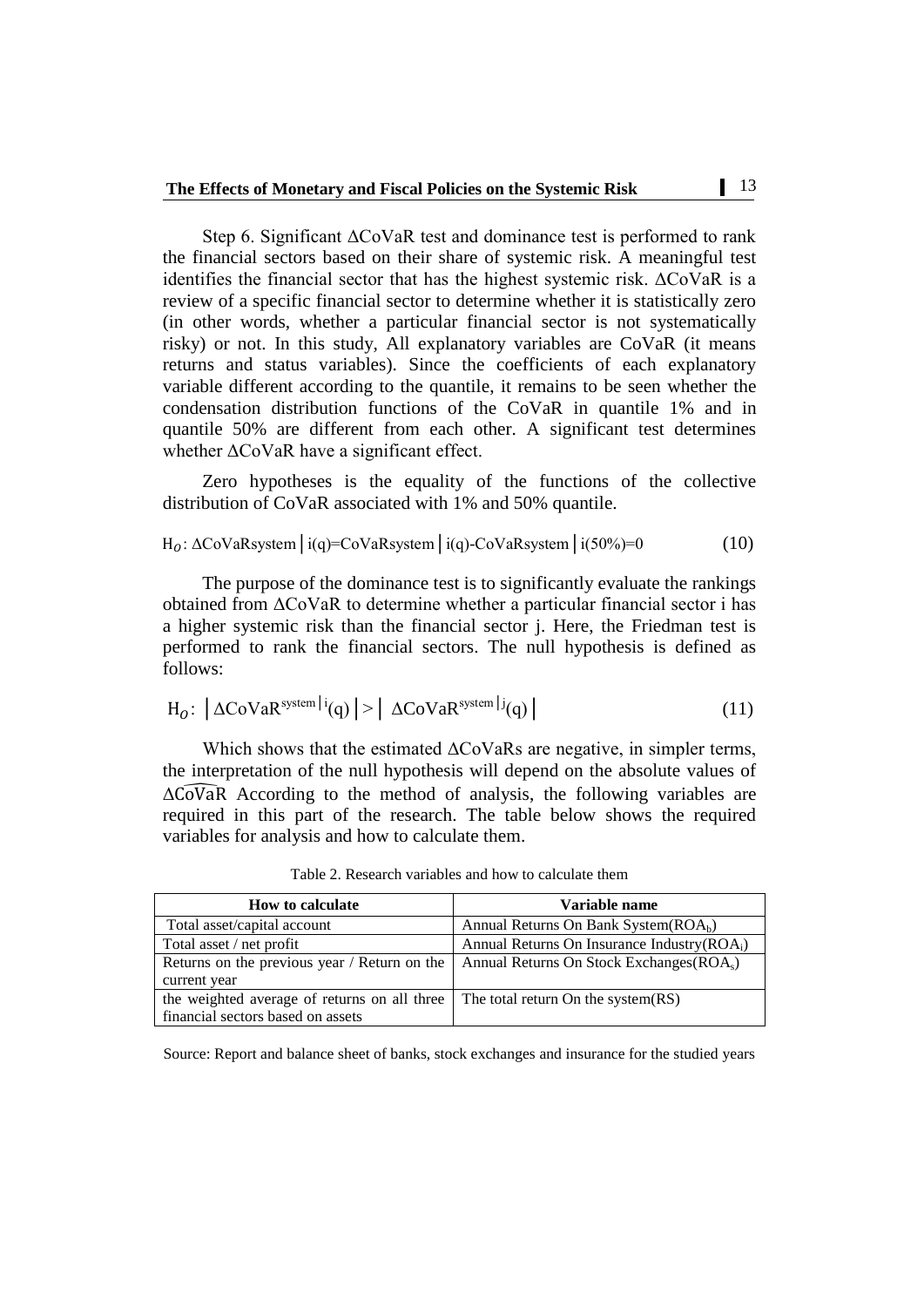After estimating ΔCoVaR as a criterion for measuring system risk, the effect of monetary and exchange rate and monetary and financial policy shocks on the system risk of the three sectors of the stock exchange, bank and insurance is evaluated using The method of regression equations is apparently irrelevant in panel data during the years 1374-1396.

The reason for using the seemingly unrelated regression equation method is to consider the effect of monetary policy shocks such as liquidity volume variables, interest rates on legal facilities and legal reserve rates, as well as real exchange rate shocks that multiply the nominal exchange rate in the US producer price index. The price index of Iranian consumer goods and services is defined.

Also, financial policy shocks, such as government spending and government tax revenues, along with other control variables affecting the systemic risk of financial sectors such as real GDP growth and the degree of economic openness, are assessed. The seemingly unrelated regression equation method allows the coefficients of the equations and the variance of the coefficients to change, as well as the statements of the disturbance in the system of equations to be correlated with each other.

### **2.Model Specifications and Data Sources**

As mentioned in previous sections, the equations specified in the algebraic form for the three sectors of the stock exchange, bank and insurance in terms of monetary and fiscal policy shocks have been extracted from the theoretical framework and empirical studies such as Li and Perez-Saiz (2018) and Ghulam and Doering (2017) which modified by Iranian structure situation as following equations:

```
\DeltaCoVaR<sub>st</sub> = f(MPSit, FPSit, RERit)\DeltaCoVaR<sub>It</sub> = f(MPSit, FPSit, RERit, GDPGit, BDit, OPENit)\Delta \text{CoVaR}_{Bt} = f(MPSit, FPSit, RERit, BDit, OPENit) (12)
```
In the above three equations, and thus represent the systemic risk of the stock market, insurance and banking sectors, which is estimated by the quantitative regression method. Also, research variables include:

## **A-Monetary and currency policy's variables:**

MPS: liquidity

FPS: The interest rate on payment facilities

RER: The real exchange rate, which is the product of the nominal free market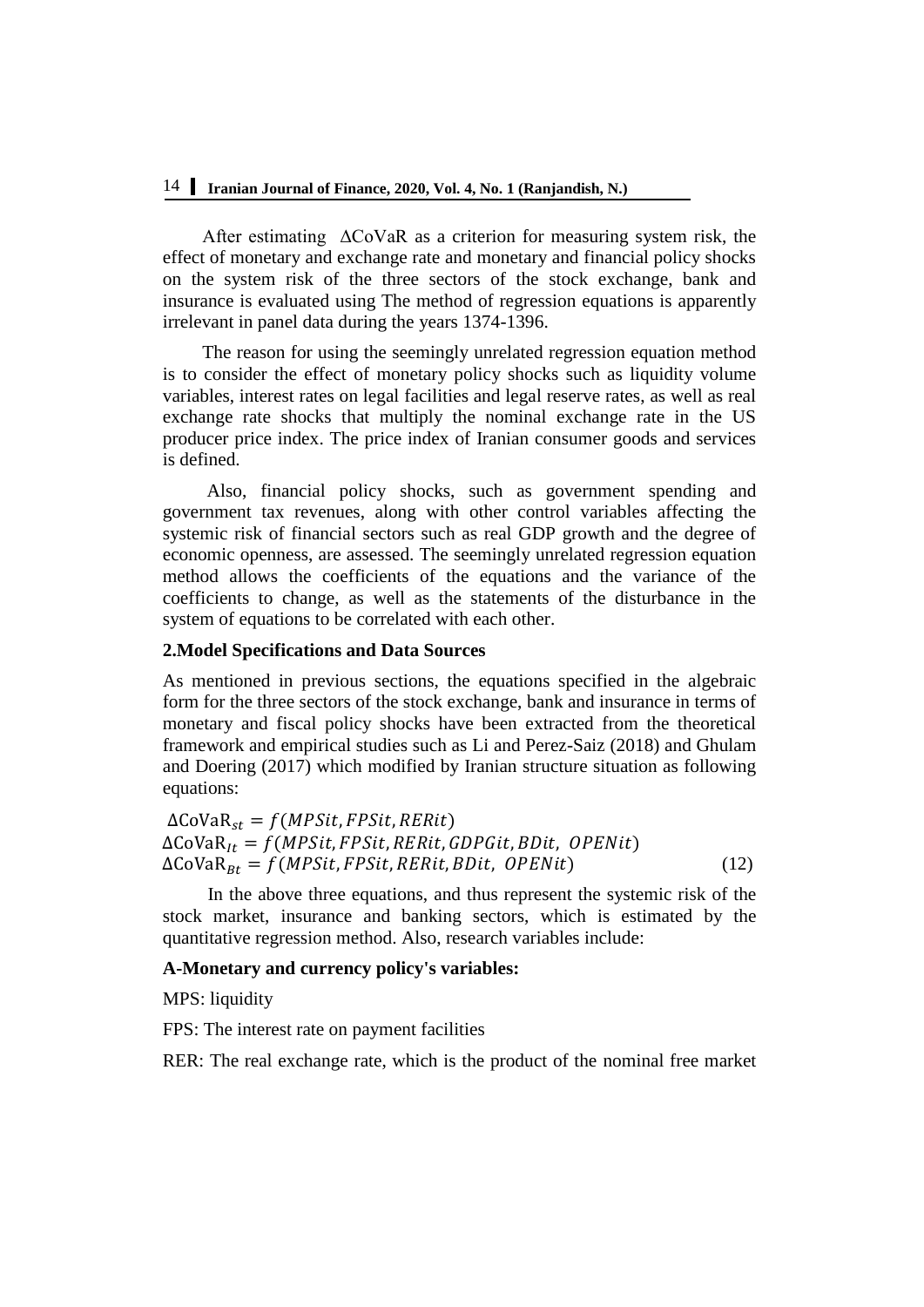exchange rate in the ratio of the US producer price index to the price index of Iranian consumer goods and services.

### **B-Changes in financial policies**

BD: Government budget deficit and control variables such as GDPG: Real GDP growth rate and OPEN: Economic openness (trade-to-GDP ratio)

# **Empirical Findings and Results**

In this section, first delta conditional value at risk is extracted in three financial sections of the stock exchange, bank and insurance and then the effect of monetary and financial policy variables on this variable in the three mentioned sections by seemingly irrelevant regression equation in panel data evaluated.

According to the analysis method, VaR must first be calculated to calculate ΔCoVaR. The CoVaR is then estimated according to the calculated VaR. Finally, ΔCoVaR, which is the difference between the CoVaR of the financial system j when the specific financial institution i is in crisis and the CoVaR of the same financial system is estimated, provided that the status of the same institution is normal. VaR with Quantil 1% for each financial sector is obtained according to the VaR equation and using the calculated variables:

|  |  |  |  |  |  |  |  |  | Table 3. Risk value of the three financial sectors of the bank, insurance and stock exchange |  |  |
|--|--|--|--|--|--|--|--|--|----------------------------------------------------------------------------------------------|--|--|
|--|--|--|--|--|--|--|--|--|----------------------------------------------------------------------------------------------|--|--|

|                  | Quantile 1%                    |            |
|------------------|--------------------------------|------------|
| VaR <sub>k</sub> | VaR,                           | VaR        |
| 0/014572         | 0/00222<br>--<br>-- <i>---</i> | $-0/17065$ |

Source: Research Findings

Then according to the obtained VaR, CoVaR the table below shows the CoVaR calculated for the system and all three financial sectors of the Bank, Insurance and Stock Exchange in Quantil 1%

Table 4. CoVaR System, Bank, Insurance and Exchange (with 1% Quantil)

| $Covar$ <sub>system</sub> $ i(1\%)$              | $-0/00619$ |
|--------------------------------------------------|------------|
| $\widetilde{\mathrm{CoVaR}}$ Banks (1%)          | 0/0057     |
| $\widehat{\text{CoVaR}}$ Insurance (1%)          | 0/001967   |
| $\overline{\text{CovaR}}$ Stock Exchange $(1\%)$ | $-0/00693$ |

Source: Research Findings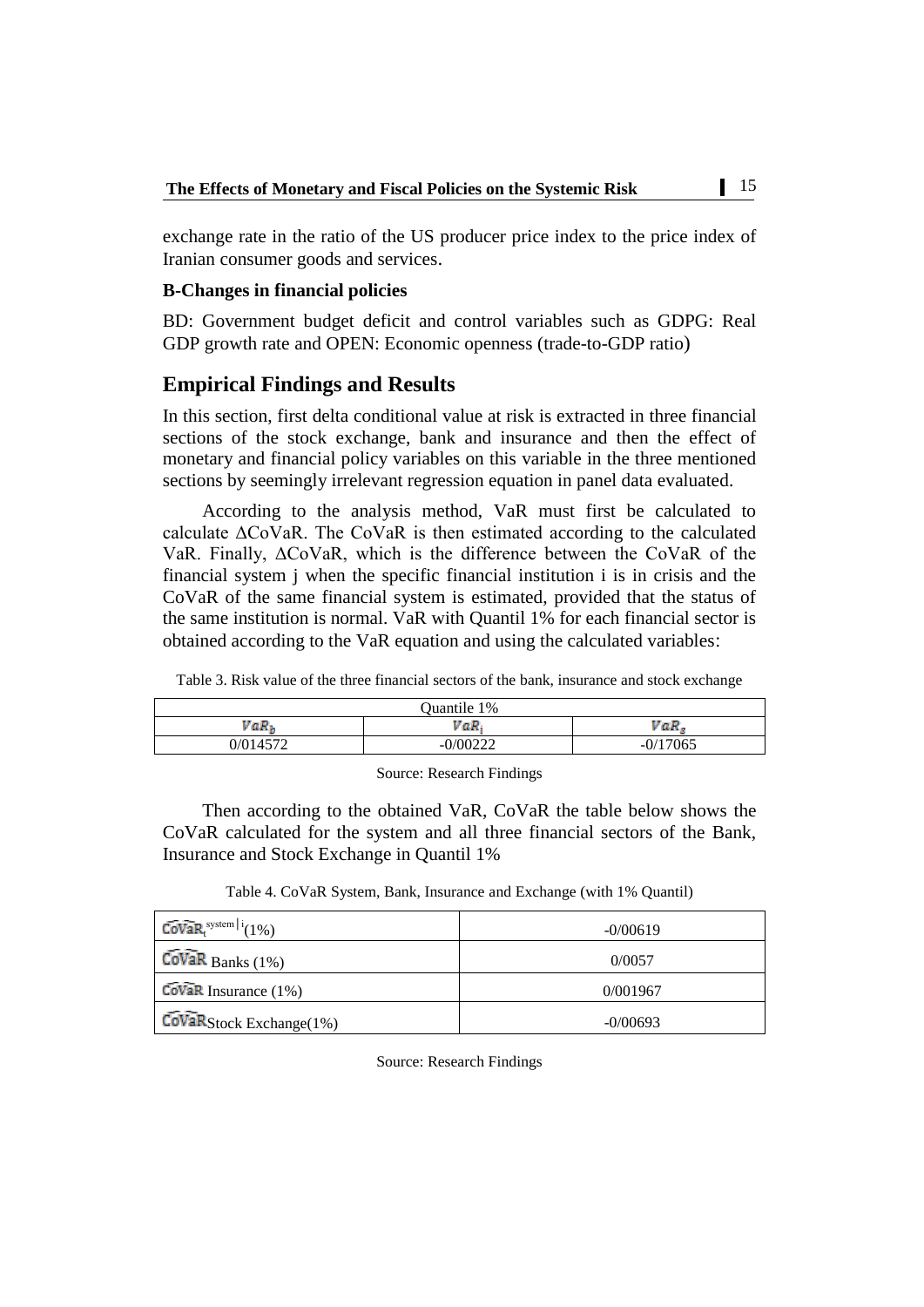# 16 **Iranian Journal of Finance, 2020, Vol. 4, No. 1 (Ranjandish, N.)**

According to the analysis method, VaR must first be calculated to calculate ΔCoVaR. ΔCoVaR is then estimated according to the calculated VaR. ΔCoVaR, which is the difference between the CoVaR of the financial system j when the financial institution is clearly in crisis, and the CoVaR of the same financial system, if the situation of the same institution is normal, is estimated. VaR with Quantil is 1% for each financial sector, according to the VaR equation, using the calculated variables:

Table 5. Risk value of the three financial sectors of the bank, insurance and stock exchange

| Quantile 1%      |               |                |  |  |
|------------------|---------------|----------------|--|--|
| VaR <sub>k</sub> | $vaR_i$       | VaR            |  |  |
| 0/014572         | 0/00222<br>-- | -0/17165<br>-- |  |  |

Source: Research Findings

According to obtained VaR, CoVaR must then be calculated. The following table shows the calculated CoVaR for the system and all three financial sectors, bank, insurance and stock exchange in Quantil 1%.

| $CovaR$ system   $1(1%)$                | $-0/00619$ |
|-----------------------------------------|------------|
| $\widetilde{\mathrm{Covak}}$ Banks (1%) | 0/0057     |
| $\widehat{\text{Covan}}$ Insurance (1%) | 0/001967   |
| CoVaR Stock Exchange (1%)               | $-0/00619$ |

#### Source: Research Findings

In the next step, by using the seemingly unrelated regression equation approach in panel data to evaluate the impact of monetary policies such as liquidity volume, facility interest rate and also real exchange rate variable as well as government expenditures along with control variables such as production growth The real gross domestic product is paid at a fixed price in 2011 and the degree of openness of the economy (trade-to-GDP ratio) to the value exposed to the conditional risk difference between the three sectors of the stock exchange, batik and insurance.

The seemingly unrelated regression equations make it possible to change the coefficients of the equations and the variance of the coefficients, as well as the sentences of the disturbance in the system of equations to be correlated with each other. Before estimating SURE regression equations, it is necessary to test the simultaneous correlation between the disruption sentences in the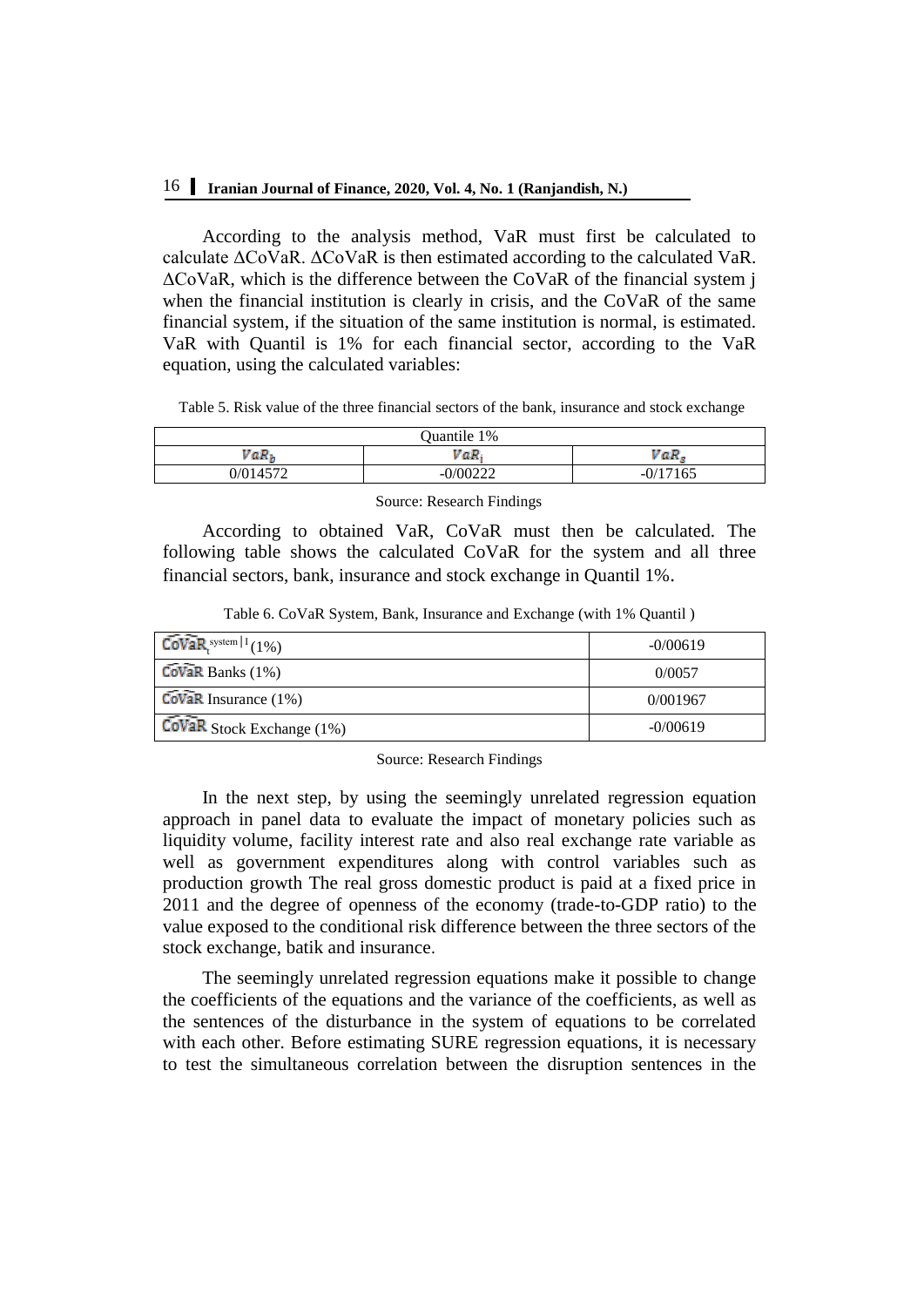three equations. The LM test statistic is used to test the correlation of coherence in the disorder sentences, which is distributed and can be calculated as follows:

$$
LM = T \sum_{i=\tau}^{M} \sum_{j=1}^{i-\tau} r_{ij}^{\tau}
$$
\n(13)

In relation (14), T indicates the number of observations and  $r_{ij}$  the correlation coefficient of the equations of the equation i and j. After calculating the statistical value of the test, it is necessary to compare the statistical value of the test with the critical value. The critical value has a degree of freedom 2  $M(M-1)$  in which M is the number of equations in the system of simultaneous

equations. After comparing the value of the test statistic with the critical value, if the zero hypotheses are rejected, the simultaneous correlation between the disorder sentences cannot be ruled out and therefore a seemingly unrelated regression approach can be used to estimate the system of equations. In this section, before estimating concentration equations, advertising intensity and profitability, LM test statistic has been used to investigate the simultaneous correlation of disruption sentences in three equations edelta conditional value at risk difference between stock exchange, bank and insurance. The results of LM test statistics are in the form of Table  $(7)$ :

Table7. Simultaneous correlation test between LM test sentences

| <b>Distribution of test statistics</b> | Degree of | The number of test | <b>Probability</b> |
|----------------------------------------|-----------|--------------------|--------------------|
|                                        | freedom   | statistics         | value $(PV)$       |
| Bryosh-Pagan test statistics           |           | 25.6               | 0.000              |

Source: Research Findings

The results of the above table show that the statistical value of the Lagrangian coefficient is 25/6 and is larger than the critical value of the table. Therefore, the simultaneous correlation between the disruption sentences in the three regression equations has been accepted, and therefore the seemingly unrelated regression equation estimation method can be used to estimate the pattern equation apparatus. The following three equations value the delta conditional value at risk difference between the stock exchange (first equation), insurance (second equation) and the bank (third equation) as a seemingly unrelated system and regression method, the estimated results of which are as follows: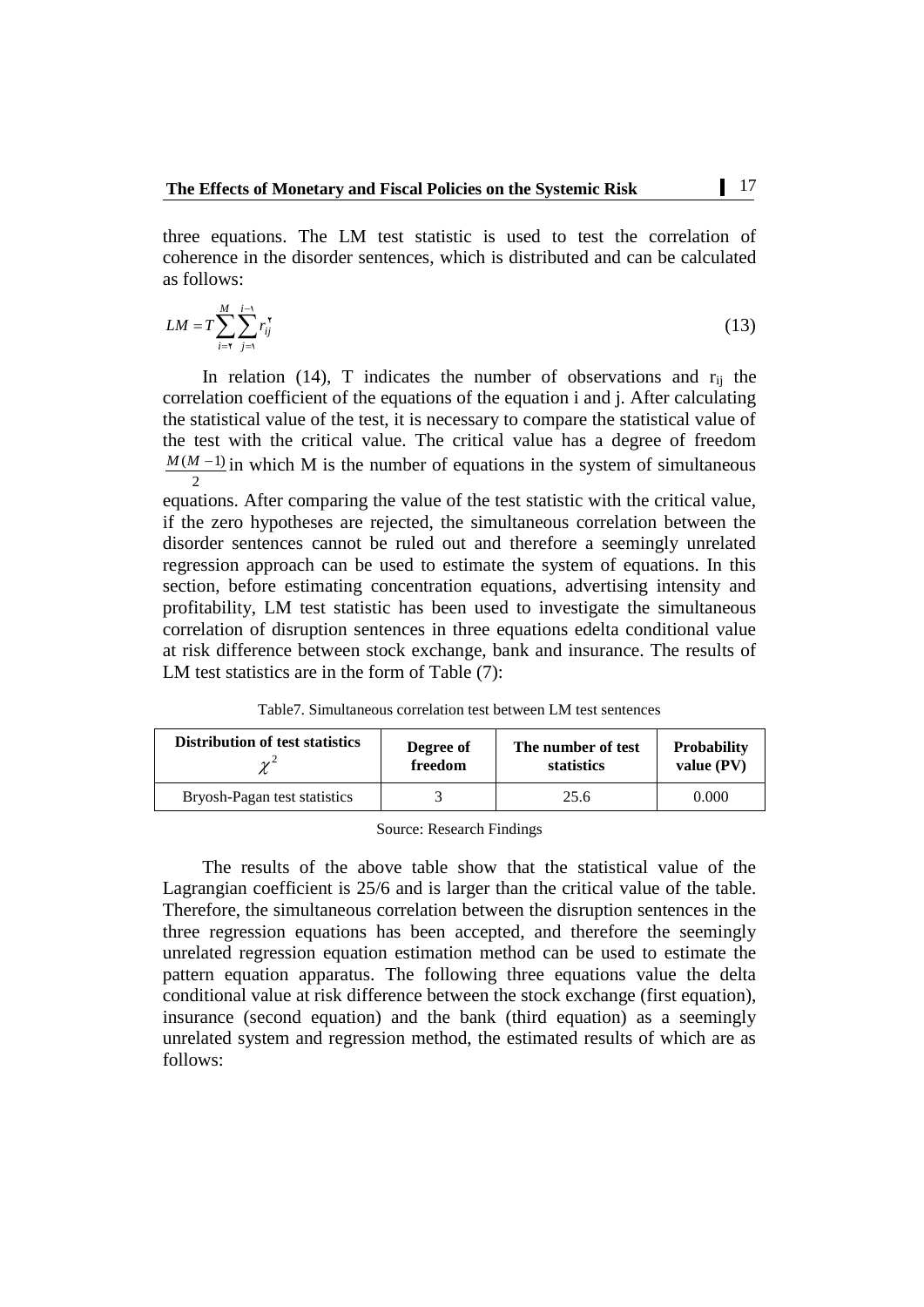# 18 **Iranian Journal of Finance, 2020, Vol. 4, No. 1 (Ranjandish, N.)**

| The explanatory<br>variables<br>And the width of the<br>origin | The first equation<br>$(\Delta \text{CoVaR}_{st})$ | The second equation<br>$(\Delta \text{CoVaR}_{1t})$ | The third equation<br>$(\Delta \text{CoVaR}_{Rt})$ |
|----------------------------------------------------------------|----------------------------------------------------|-----------------------------------------------------|----------------------------------------------------|
| <b>CONS</b>                                                    | 0/007<br>$(1.88)$ ***                              | $-0/019$<br>$(-4.48)$ **                            | 0/464<br>$(23.21)^*$                               |
| <b>MPS</b>                                                     | 0/824<br>$(48/26)^*$                               | 0/765<br>$(5/87)^*$                                 | 0/623<br>$(7/98)*$                                 |
| <b>FPS</b>                                                     | 0/002<br>(0/4)                                     |                                                     | 0/09<br>$(9/35)$ **                                |
| <b>RER</b>                                                     | $-0.183$<br>$(-7/01)$ *                            | $-0.159$<br>$(-5/68)*$                              | $-0.121$<br>$(-8/34)*$                             |
| <b>BD</b>                                                      |                                                    | 0.045<br>$(8/4)$ **                                 | 0.089<br>$(15/2)^*$                                |
| <b>GDPG</b>                                                    |                                                    | $-0/164$<br>$(-4/48)*$                              |                                                    |
| <b>OPEN</b>                                                    |                                                    | $-0/354$<br>$(-0/125)$                              | $-0/257$<br>$(-1/05)$                              |
| <b>F</b> Statistics                                            |                                                    | 70/65                                               | 36/98                                              |
| The mean square of<br>the error<br>(RMSE)                      | 0/077                                              | 0/096                                               | 0/156                                              |
| Determine the value of<br>the coefficient                      | 0/78                                               | 0/72                                                | 0.65                                               |

Table 8. Results of estimating pattern equations by seemingly unrelated regression methods

\*,\*\*,\*\*\* : indicate the variability of the variable at the level of 1%, 5% and 10%, respectively

#### Source: Research Findings

Based on the results of the above table, it can be stated that the liquidity variable has a positive and significant effect on the conditional value at risk of the stock exchange sector and the real exchange rate has a negative and significant effect on the conditional value at risk. Therefore, an increase in the real exchange rate leads to an increase in the competitiveness of domestic goods, and with an increase of one unit, the efficiency of the stock market increases, or the maximum possible loss of this sector decreases by 0/18 units. It is worth noting that in this study, the variable interest rate of the payment facility does not have a significant on the conditional value at risk of the stock market sector. In the second equation (insurance conditional value at risk), the variables of liquidity volume and government budget deficit have a positive and significant effect on the maximum loss of insurance sector and the variables of the real exchange rate, real GDP growth and economic openness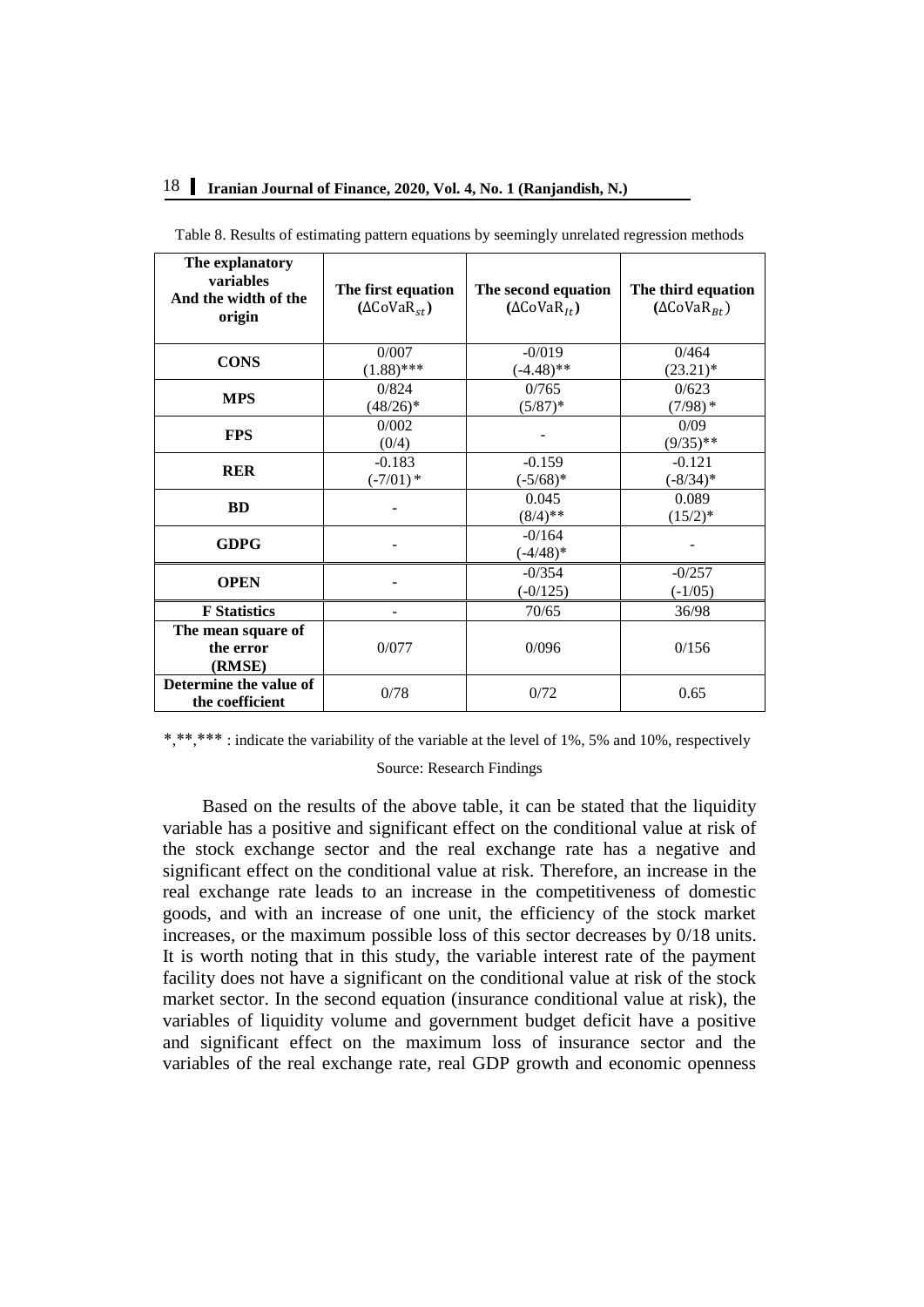have a negative effect on risk in this section. In other words, increasing the economic growth and during the period of prosperity of the economy leads to an increase in the efficiency of the insurance sector or a decrease in the value of its conditional risk. It is worth noting that in this study, the variable effect of the degree of economic recovery is not statistically significant. In the third equation ( conditional value at risk of the bank sector), the variables of liquidity volume, the interest rate of facility payments and government budget deficit have a positive and significant effect on the conditional value at risk of the bank sector but the effect of real exchange rate variables and economic recovery is negative. It means that the value of the coefficient of determining the first equation is 0/78, which indicates the high fitting power of the model. For the second and third equations, the fitting power of the model is 0.72 and 0.65, respectively. The mean square of the error as a good fit indicator of the model indicates that this criterion is low for each of the conditional value at risk of the bank, stock exchange and insurance.

# **Conclusion and Policy Implication**

This study aimed to evaluate the effect of monetary and fiscal policies on delta conditional value at risk in the financial sectors of the stock exchange, bank and insurance during the years 1995-2017. For this purpose, first, by quantitative regression method at 1% level, the delta conditional value at risk was calculated based on the approach of Adrian and Brunner Meier and then the effect of monetary and fiscal policy variables on the delta conditional value at risk was assessed. The results of the model estimation showed that at the level of 1%, the value exposed to the delta conditional value at risk between the stock exchange and insurance sector is higher than the bank and the delta conditional value at risk in the banking sector is less compared to the other two financial sectors. Also, the results of estimating the model by seemingly unrelated regression method in panel data showed that the volume of liquidity has a positive and significant effect on conditional value at risk of the stock market sector and the real exchange rate has a negative and significant effect on conditional value at risk. Therefore, an increase in the real exchange rate leads to an increase in the competitiveness of domestic goods, and with an increase of one unit, the efficiency of the stock market increases, or the maximum possible loss of this sector decreases by 0/18 units. In this study, the variable interest rate of the payment facility does not have a significant effect on the conditional value at risk of the stock market sector.

In the second equation (insurance conditional value at risk), the variables of liquidity volume and government budget deficit have a positive and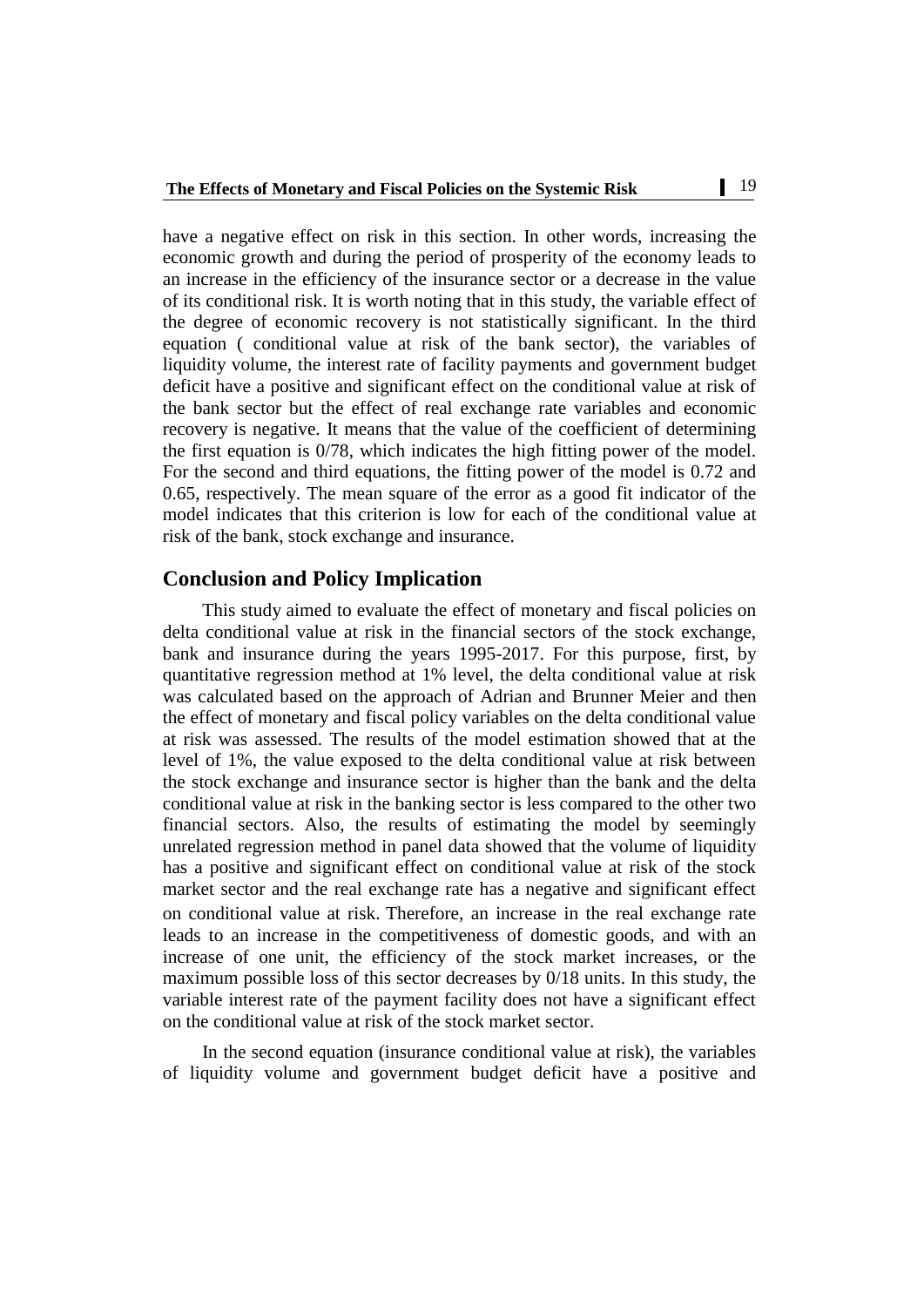significant effect on the maximum loss of insurance sector and the variables of the real exchange rate, real GDP growth and economy openness have a negative effect on risk in this section.

In other words, the growth of the economy during the period of prosperity of the economy leads to an increase in the efficiency of the insurance sector or a decrease in its conditional value risk. In this study, the variable effect of the degree of economic recovery is not statistically significant. In the third equation (conditional value at risk of the banking sector), the variables of liquidity volume, the interest rate of facility payments and government budget deficit have a positive and significant effect on conditional value at risk of the banking sector but the effect of real exchange rate variables and economic recovery is negative.

Based on the results of this study, it can be recommended that to reduce the conditional value at risk in all three financial sectors, it is necessary to control and reduction of the budget deficit and also to control the volume of liquidity. Reducing the general level of domestic prices and boosting production, and thus promoting economic growth, will reduce the value exposed to conditional risk and increase the expected return on these sectors. The main empirical findings of this paper in the context of the relationship between monetary and fiscal policies with the conditional value at risk is consistent with the theoretical framework and empirical studies such a Li and Perez-Saiz (2018), Farzinvash et al. (2017) and Hekmatifarid et al (2017) and ha not consistent with main empirical studies like Aleomran and Aleomran (2013) and Moradmand Jalali (2015). At the end of this study, we suggest that in future studies, the researcher's focuses on the effects of monetary and fiscal policies shocks on the systematic risk in every financial sector by applying of structural VAR method in panel data.

**Funding:** This research received no external funding.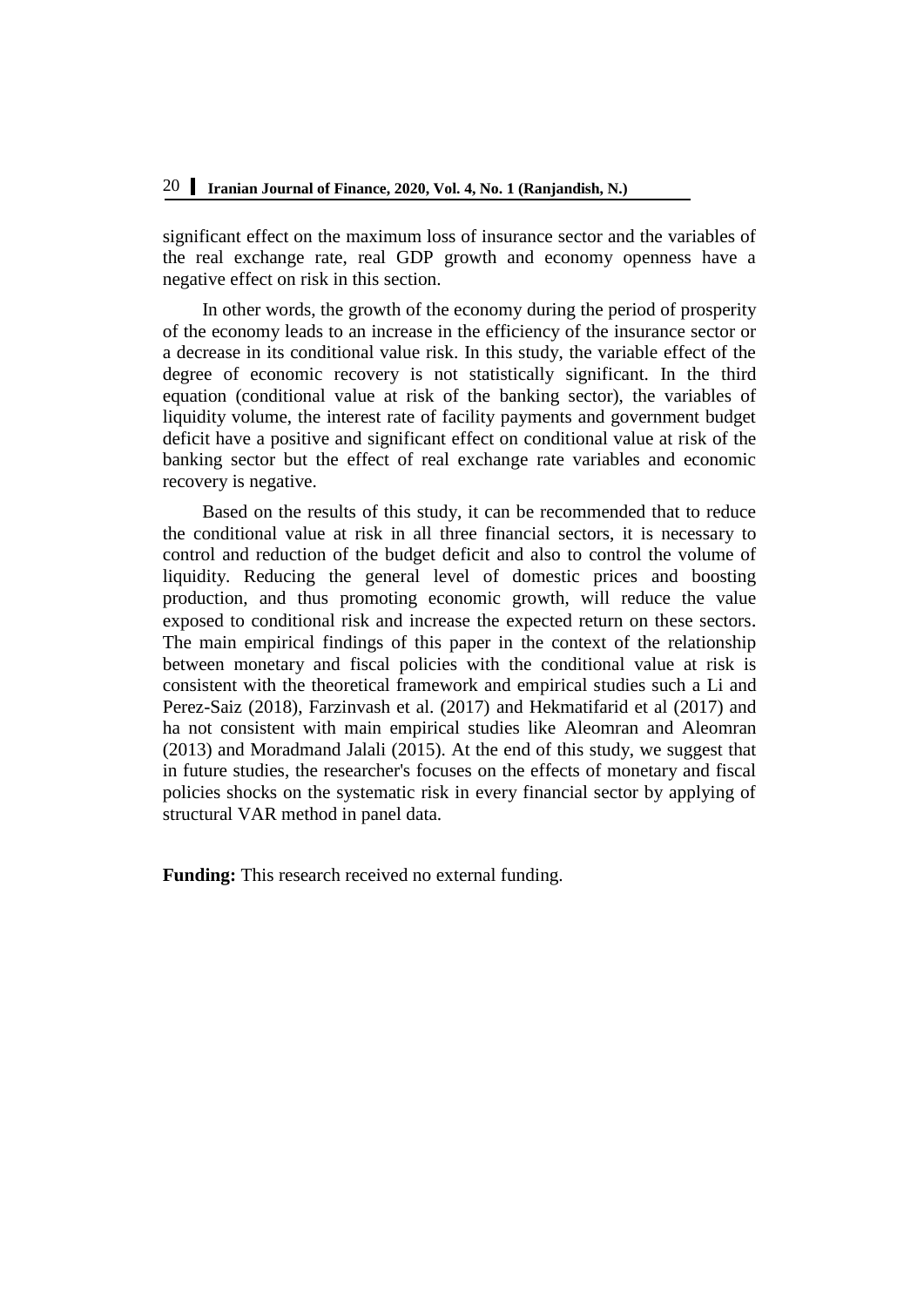## **References**

Abu Nouri Ismail, Saeed Karimi Potanlar and Mohammad Reza Mardani (2008), The effect of financial policy on macroeconomic variables in Iran.No.3,pp.117-143.

Afonso, A, Sousa, R .M. (2012). The Macroeconomic Effects of Fiscal Policy. *Applied Economics*, 44, 4439– 445.

Agnello, L. Sousa, R . (2010). Fiscal Policy and Asset Prices. *Journal of Econometrics*, 167, 414 – 435.

AlOmran and AlOmran Roya (2012), Tehran Stock Exchange fluctuation trend Quarterly Journal of Financial Knowledge Securities Analysis. No. 14, pp. 132-119.

Azeri Qara Lor, A. (2016), Comparison of Systematic Risk Measurement Approaches in Tehran Stock Exchange Companies. Master Thesis in Financial Engineering. Faculty of Finance, Kharazmi University.

Bernal, O., Gnabo, J., & Guilmin, G. (2017). Assessing the contribution of banks, insurance and other financial services to systemic risk. *Journal of Banking and Finance*, 47(10): 270–287.

Brownlees, C. T., Engle, R. (2012). Volatility, correlation and tails for systemic risk measurement. Available at: SSRN 1611229. 1-55.

Brunnermeier, M., Adrian, T. (2011). CoVaR. NBER Working Paper No. w17454. Available at SSRN: https://ssrn.com/abstract=1939717H .;

Danesh Jafari, d. (2016), Ranking of Banks in Resistance to Systemic Risk in Resistance Financial Financial System (Quantile Regression Method and dynamic Conditional Solidarity. Basij Strategic Studies, 72 (19), 99-79.

Ebrahimi, S. B., Seyed Hosseini, S. M. (2015). Robust M-estimation of multivariate FIGARCH models for handling volatility transmission: A case study of Iran, United Arab Emirates and the global oil price index. Scientia Iranica. Transaction E, *Industrial Engineering*, 22 (3), 12–18.

Elyasiani, E., Kalotychou, E., Staikouras, S. K., Zhao, G. (2015). Return and Volatility Spillover among Banks and Insurers: Evidence from Pre-Crisis and Crisis Periods*. Journal of Financial Services Research*, 48 (1), 21–52.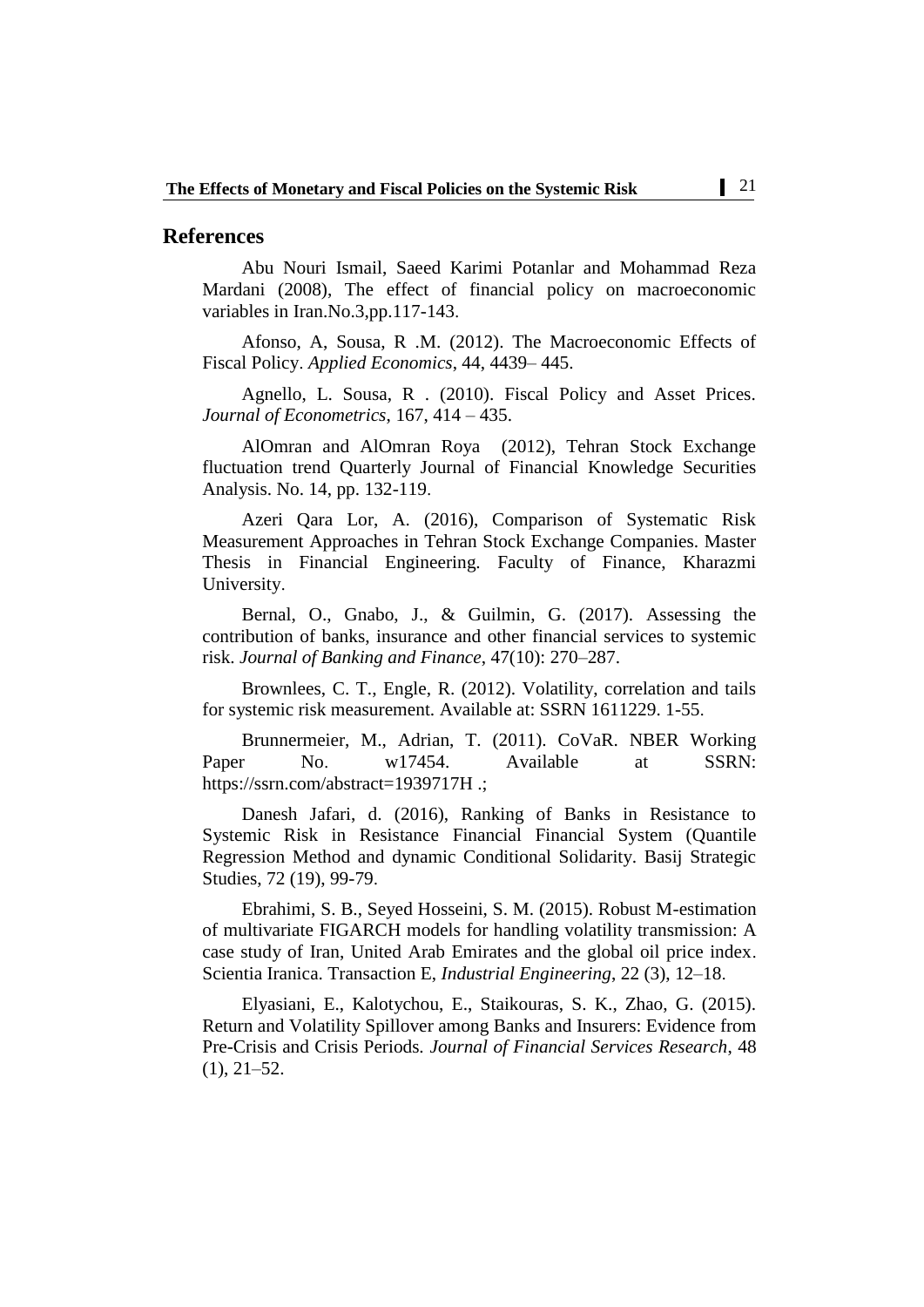## 22 **Iranian Journal of Finance, 2020, Vol. 4, No. 1 (Ranjandish, N.)**

Farzinoush, A, Elahi, Nasser, Gilanipoor, Javad and Mahdavi, Ghadir (2017), Systematic risk assessment in the Iranian banking network by the criterion of changes in value under conditional risk, *Quarterly Journal of Financial Engineering and Securities Management*, 8 ( 33): 281-265

Ghulam, Y., Doering, J. (2017). Spillover effects among financial institutions within Germany and the United Kingdom*. Research in International Business and Finance*, 44, 49–63. DOI: 10.1016/j.ribaf.2017.03.004.

Lee, J. C., & Lee, C. F. (2015). Handbook of Financial Econometrics and Statistics; Four-volume set. Springer.

Li, F., Perez-Saiz, H. (2018). Measuring systemic risk across the financial market infrastructures. Journal of Financial Stability, 34, 1–11.

Li, Y.D, Iscan .T, Xu. K. (2011). The Impact of Monetary Policy on Stock Price: Evidence from Canada and The United States. *International Money and Finance*, 29, 876 – 896.

Liang, C., Lin, J., Hsu, H. (2013). Reexamining the relationships between stock prices and exchange rates in ASEAN-5 using panel Granger causality approach. *Economic Modelling* (32), 560–563

Liow, K. H. (2015). Volatility spillover dynamics and relationship across G7 financial markets. *The North American Journal of Economics and Finance*, 33, 328–365.

Mahdavi Kaleshmi Ghadir, Elahi Nasser, Farzin Vash Asadaleh, Gilanipour Javad (2017), System Risk Assessment in Iran Banking Network by Value Change Criteria Risk of Financial Engineering Magazine and Securities Management No. 33 / Winter 2017

Mensi, W., Beljid, M., Boubaker, A., Managi, S. (2013). Correlations and volatility spillovers across commodity and stock markets: Linking energies, food, and gold. *Economic Modelling*, 32, 15– 22.

Mohammadi Aghdam Saeed, Ghavam Mohammad Hossein, Mirfeiz Fallah Shams Mirfeiz (2017), Systematic Risk Assessment due to Currency Shock in Iran's Financial Markets Financial Research, Faculty of Management, University of Tehran, Volume 19, Number 3, Fall 2017 504-475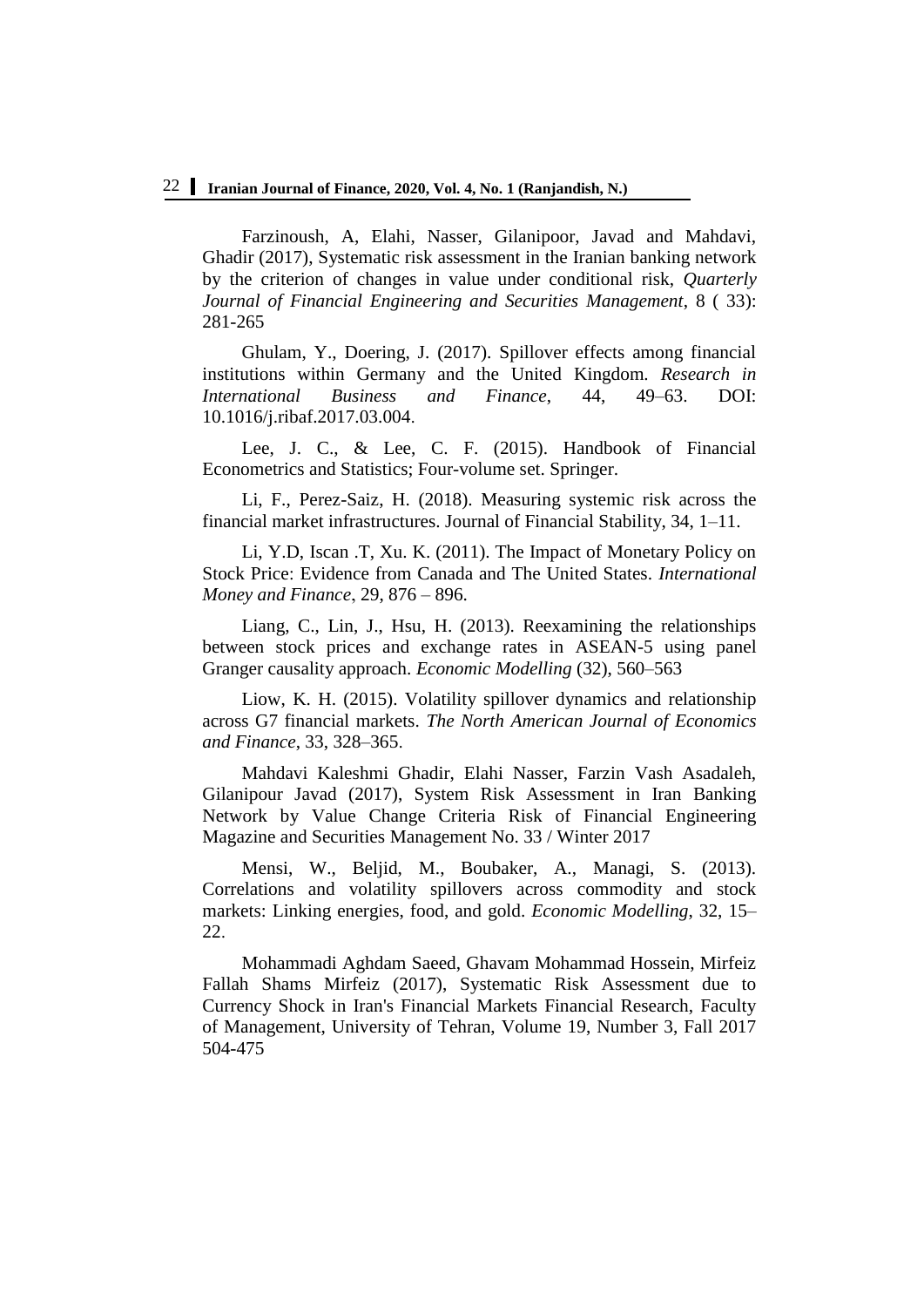Mouna, A., Anis, J. (2016). Market, interest rate, and exchange rate risk effects on financial stock returns during the financial crisis: AGARCH-M approach. *Cogent Economics & Finance*, 4 (1), 1-16.

Muradmand Jalali, M. (2015), Evaluation of the share of banks, insurance and investment companies in systemic risk. Master Thesis in Financial Engineering. Faculty of Industrial Engineering, Khatam University.

Noor Ali Dokht, S. (2016), Resistance to Delayed Transmission in Financial Networks. Master Thesis. School of Mathematics and Computer. Zanjan University of Basic Sciences

Rastegar, Mohammad Ali and Karimi, Nasrin (2016), System Risk in the Banking Sector, Risk Modeling Quarterly and Financial Engineering, 1 (1): 19-1.

Sadeghi, H.; Shams Ghahfarkhi M. (2014), Risk Value Calculation Based on Normal Tortish-Fischer Approximation (Study in Financial Institutions of Tehran Stock Exchange Market), Asset Management and Financing Quarterly, 2 (1) 20-1.

Saleem, F. & Yasir, M. & Shehzad, F. & Ahmed, K. & Sehrish, S. (2012). " Budget Deficit and Stock Prices: Evidence from Pakistan and India " *Interdisciplinary Journal of Contemporary Research In Business*, 5, 176-185.

Salmani Bishak Mohammad Reza, Barghi Eskouei Mohammad Mehdi, Lak Soda (2015), The Impact of Monetary and Financial Policy Shocks on the Iranian Stock Market Quarterly Journal of Economic Modeling Research No. 22 Winter 94

Samad Hekmati Farid, Reza Zadeh Ali, Malik Ali (1397 (, Establishing a System Risk in the Financial Sectors of Iran's Economic Quarterly *Journal of Economic Modeling*. Year 12, No. 3. pp. 122-99

Sanaei Alam, M .; and Suri, D .; Zamani, Sh. (2010), A study of the existence of contagion between companies' stocks on the Tehran Stock Exchange using a multivariate dynamic model. Economic Research, 93 (45), 54-29.

Shabani, M. (2013), Markets and Financial Institutions. Tehran: Samat Publications

Shirmohammadi, F. (1394). Investigating the Systemic Risk of the